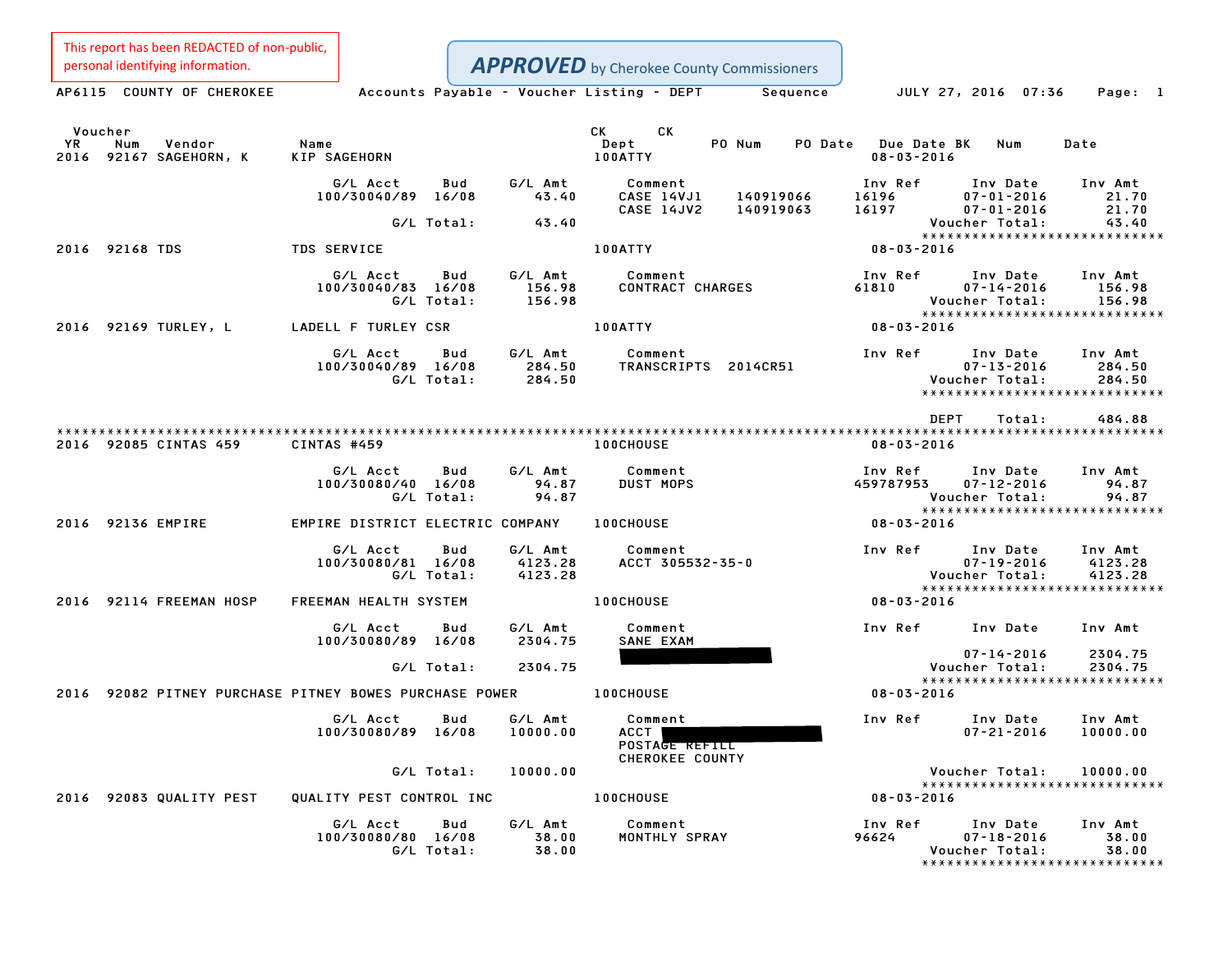| AP6115 COUNTY OF CHEROKEE                               | Accounts Payable – Voucher Listing – DEPT         Sequence |                   |                             |                                                                                                         |        |                                                                              | JULY 27, 2016 07:36                                                                                          | Page: 2                                                       |
|---------------------------------------------------------|------------------------------------------------------------|-------------------|-----------------------------|---------------------------------------------------------------------------------------------------------|--------|------------------------------------------------------------------------------|--------------------------------------------------------------------------------------------------------------|---------------------------------------------------------------|
| Voucher<br><b>YR</b><br>Num<br>Vendor<br>2016 92138 SJS | Name<br>SPRINGFIELD JANITOR SUPPLY 100CHOUSE               |                   |                             | Dept                                                                                                    | PO Num | PO Date Due Date BK<br>$08 - 03 - 2016$                                      | CK.<br>Num                                                                                                   | СK<br>Date                                                    |
|                                                         | G/L Acct<br>100/30080/40 16/08                             | Bud<br>G/L Total: | G/L Amt<br>81.97<br>81.97   | Comment<br><b>SHINE</b>                                                                                 |        | Inv Ref<br>534909                                                            | Inv Date<br>$07 - 21 - 2016$<br>Voucher Total:                                                               | Inv Amt<br>81.97<br>81.97<br>*****************************    |
| 2016 92084 TOUCHTON                                     | TOUCHTON ELECTRIC INC                                      |                   |                             | <b>100CHOUSE</b>                                                                                        |        | $08 - 03 - 2016$                                                             |                                                                                                              |                                                               |
|                                                         | G/L Acct<br>100/30080/80 16/08                             | Bud               | G/L Amt<br>34.00            | Comment<br>ALARM MONITORING<br>$8/1/16 - 8/31/16$                                                       |        | Inv Ref<br>243327                                                            | Inv Date<br>07-15-2016                                                                                       | Inv Amt<br>34.00                                              |
|                                                         |                                                            | G/L Total:        | 34.00                       |                                                                                                         |        |                                                                              | Voucher Total:                                                                                               | 34.00<br>*****************************                        |
| 2016 92086 TRUE VALUE COL TRUE VALUE COLUMBUS           |                                                            |                   |                             | <b>100CHOUSE</b>                                                                                        |        | 08-03-2016                                                                   |                                                                                                              |                                                               |
|                                                         | G/L Acct<br>100/30080/80 16/08                             | Bud<br>16/08      | G/L Amt<br>87.74            | Comment<br>TORCH KIT<br>ROLL COVER, PRIMER<br><b>ADHESIVE</b><br>BRUSH, FLAP DISC<br>BRUSH, KIT, PRIMER |        | Inv Ref<br>A282510<br>A282176<br>A282160<br>A282436<br><b>CREDIT A283005</b> | Inv Date<br>$07 - 19 - 2016$<br>$07 - 15 - 2016$<br>$07 - 15 - 2016$<br>$07 - 18 - 2016$<br>$07 - 25 - 2016$ | Inv Amt<br>51.98<br>27.68<br>6.39<br>30.77<br>41.07CR         |
|                                                         |                                                            | G/L Total:        | 87.74                       | ACCESSORY KIT                                                                                           |        | A283009                                                                      | $07 - 25 - 2016$<br>Voucher Total:                                                                           | 11.99<br>87.74<br>*****************************               |
|                                                         |                                                            |                   |                             |                                                                                                         |        |                                                                              | <b>DEPT</b><br>Total:                                                                                        | 16764.61                                                      |
| 2016 92081 COLUMBUS NEWS                                | COLUMBUS NEWS REPORT                                       |                   |                             | 100COMM                                                                                                 |        | 08-03-2016                                                                   |                                                                                                              |                                                               |
|                                                         | G/L Acct<br>100/30010/78 16/08                             | Bud<br>16/08      | G/L Amt<br>452.00           | Comment<br>LEGAL NOTICE<br>LEGAL NOTICE<br>RESOLUTION 18-2016<br>RESOLUTION 19-2016                     |        | Inv Ref<br>$\mathbf{2}$                                                      | Inv Date<br>$07 - 13 - 2016$<br>$07 - 22 - 2016$                                                             | Inv Amt<br>80.00<br>24.00<br>150.00<br>198.00                 |
|                                                         |                                                            | G/L Total:        | 452.00                      |                                                                                                         |        |                                                                              | Voucher Total:                                                                                               | 452.00<br>*****************************                       |
|                                                         |                                                            |                   |                             |                                                                                                         |        |                                                                              | <b>DEPT</b><br>Total:                                                                                        | 452.00                                                        |
| 2016 92087 MANATRON                                     | MANATRON, INC                                              |                   |                             | 100COMP                                                                                                 |        | $08 - 03 - 2016$                                                             |                                                                                                              |                                                               |
|                                                         | G/L Acct<br>100/30150/89 16/08                             | Bud               | G/L Amt<br>216.00           | Comment<br>ANNUAL MAINTENANCE SUPPORT 053834<br>$1/1/16 - 12/31/16$                                     |        | Inv Ref                                                                      | Inv Date<br>$01 - 13 - 2016$                                                                                 | Inv Amt<br>216.00                                             |
|                                                         |                                                            | G/L Total:        | 216.00                      |                                                                                                         |        |                                                                              | Voucher Total:                                                                                               | 216.00<br>******************************                      |
| 2016 92142 STRONGHOLD                                   | STRONGHOLD DATA                                            |                   |                             | 100COMP                                                                                                 |        | $08 - 03 - 2016$                                                             |                                                                                                              |                                                               |
|                                                         | G/L Acct<br>100/30150/89 16/08                             | Bud<br>G/L Total: | G/L Amt<br>140.00<br>140.00 | Comment<br>NEW FIREWALL                                                                                 |        | Inv Ref<br>20141                                                             | Inv Date<br>$07 - 20 - 2016$<br>Voucher Total:                                                               | Inv Amt<br>140.00<br>140.00<br>****************************** |
|                                                         |                                                            |                   |                             |                                                                                                         |        |                                                                              | <b>DEPT</b><br>Total:                                                                                        | 356.00                                                        |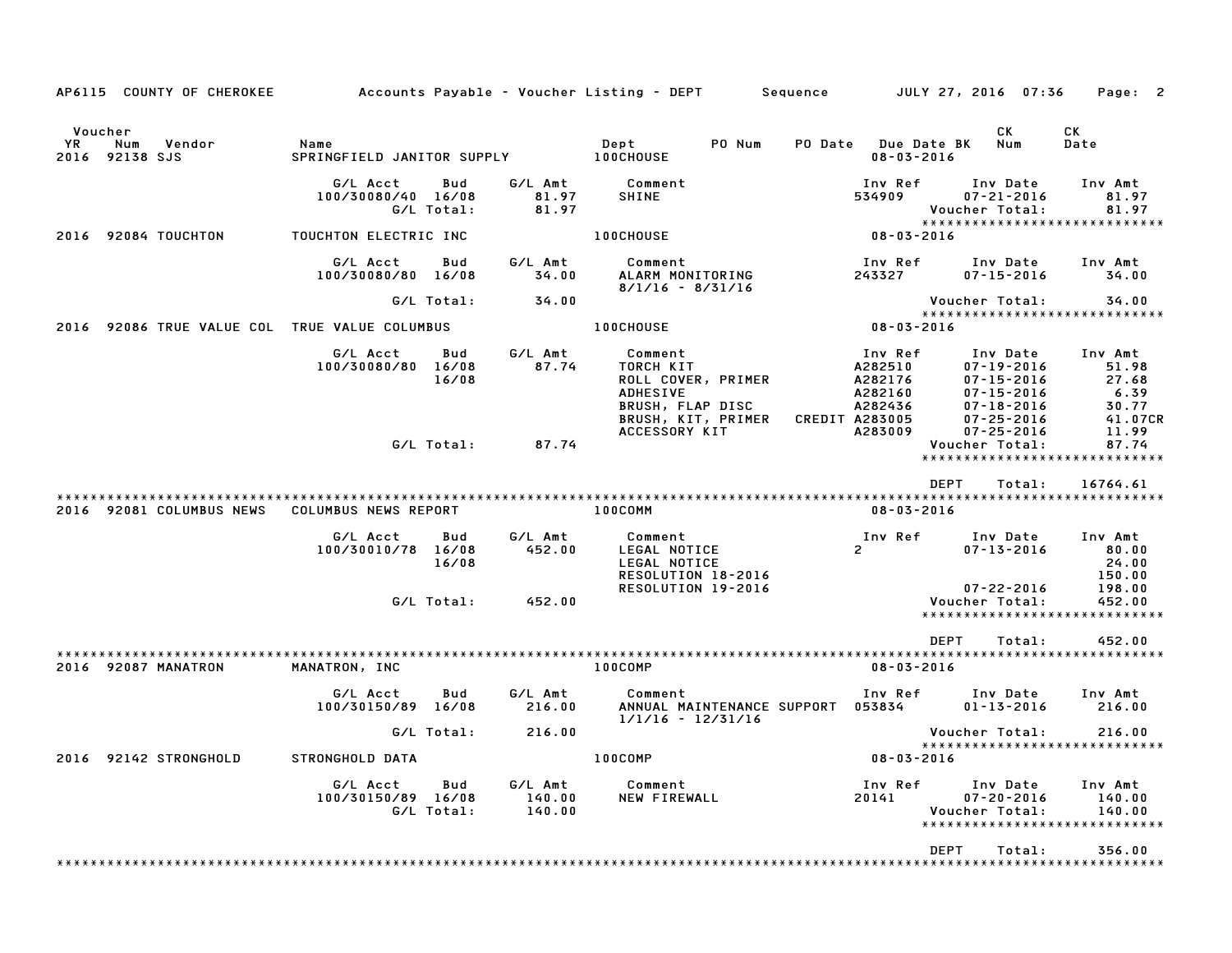|                             | AP6115 COUNTY OF CHEROKEE |                                                                                |                               | Accounts Payable – Voucher Listing – DEPT         Sequence         JULY 27, 2016  07:36 |                                             |                                                                                          | Page: 3                                                        |
|-----------------------------|---------------------------|--------------------------------------------------------------------------------|-------------------------------|-----------------------------------------------------------------------------------------|---------------------------------------------|------------------------------------------------------------------------------------------|----------------------------------------------------------------|
| Voucher<br><b>YR</b><br>Num | Vendor                    | Name<br>2016 92165 ADVANTAGE COMP ADVANTAGE COMPUTER ENTERPRISES INC 100DCOURT |                               | Dept<br>PO Num                                                                          | PO Date Due Date BK Num<br>$08 - 03 - 2016$ | CK.                                                                                      | СK<br>Date                                                     |
|                             |                           | G/L Acct<br>Bud<br>100/30070/79 16/08<br>G/L Total:                            | G/L Amt<br>131.25<br>131.25   | Comment<br>COMPUTER SERVICES                                                            | Inv Ref<br>54724                            | Inv Date<br>$07 - 05 - 2016$<br>Voucher Total:                                           | Inv Amt<br>131.25<br>131.25<br>*****************************   |
|                             | 2016 92157 BINGHAM, M     | MELANIE BINGHAM                                                                |                               | 100DCOURT                                                                               | 08-03-2016                                  |                                                                                          |                                                                |
|                             |                           | G/L Acct<br>Bud<br>100/30070/89 16/08<br>G/L Total:                            | G/L Amt<br>2750.00<br>2750.00 | Comment<br>MONTHLY ATTY/CO CONTRACT                                                     | Inv Ref                                     | Inv Date<br>$08 - 01 - 2016$<br>Voucher Total:                                           | Inv Amt<br>2750.00<br>2750.00<br>***************************** |
|                             | 2016 92166 CULLIGAN       | CULLIGAN OF JOPLIN                                                             |                               | 100DCOURT                                                                               | 08-03-2016                                  |                                                                                          |                                                                |
|                             |                           | G/L Acct<br>Bud<br>100/30070/89 16/08                                          | G/L Amt<br>52.65              | Comment<br>WATER<br>WATER<br><b>COOLER RENTALS</b><br>WATER                             | Inv Ref<br>79700<br>80221<br>80762<br>81165 | Inv Date<br>$05 - 12 - 2016$<br>$05 - 31 - 2016$<br>$05 - 31 - 2016$<br>$06 - 16 - 2016$ | Inv Amt<br>9.90<br>4.95<br>18.00<br>19.80                      |
|                             |                           | G/L Total:                                                                     | 52.65                         |                                                                                         |                                             | Voucher Total:                                                                           | 52.65                                                          |
| 2016 92158 CURE, K          |                           | <b>KEVIN T CURE</b>                                                            |                               | 100DCOURT                                                                               | 08-03-2016                                  |                                                                                          | *****************************                                  |
|                             |                           | G/L Acct<br>Bud<br>100/30070/89 16/08<br>G/L Total:                            | G/L Amt<br>2750.00<br>2750.00 | Comment<br>MONTHLY ATTY/CO CONTRACT                                                     | Inv Ref                                     | Inv Date<br>$08 - 01 - 2016$<br>Voucher Total:                                           | Inv Amt<br>2750.00<br>2750.00<br>***************************** |
|                             | 2016 92159 GAYOSO, C      | CANDACE BREWSTER GAYOSO                                                        |                               | <b>100DCOURT</b>                                                                        | 08-03-2016                                  |                                                                                          |                                                                |
|                             |                           | G/L Acct<br>Bud<br>100/30070/89 16/08<br>G/L Total:                            | G/L Amt<br>2750.00<br>2750.00 | Comment<br>MONTHLY ATTY/CO CONRACT                                                      | Inv Ref                                     | Inv Date<br>$08 - 01 - 2016$<br>Voucher Total:                                           | Inv Amt<br>2750.00<br>2750.00<br>***************************** |
|                             | 2016 92160 STEELE, D      | <b>DOUGLAS ROPER STEELE</b>                                                    |                               | <b>100DCOURT</b>                                                                        | $08 - 03 - 2016$                            |                                                                                          |                                                                |
|                             |                           | G/L Acct<br>Bud<br>100/30070/89 16/08<br>G/L Total:                            | G/L Amt<br>2750.00<br>2750.00 | Comment<br>MONTHLY ATTY/CO CONTRACT                                                     | Inv Ref                                     | Inv Date<br>$08 - 01 - 2016$<br>Voucher Total:                                           | Inv Amt<br>2750.00<br>2750.00<br>***************************** |
| 2016 92088 BRAND            |                           | BRAND ACCELERATION INC                                                         |                               | <b>100ECON</b>                                                                          | <b>DEPT</b><br>$08 - 03 - 2016$             | Total:                                                                                   | 11183.90                                                       |
|                             |                           | G/L Acct<br>Bud<br>100/30230/89 16/08<br>G/L Total:                            | G/L Amt<br>700.00<br>700.00   | Comment<br>NEW PAGE/WEBSITE                                                             | Inv Ref<br>5558                             | Inv Date<br>$07 - 14 - 2016$<br>Voucher Total:                                           | Inv Amt<br>700.00<br>700.00<br>*****************************   |
| 2016 92145 EMPIRE           |                           | EMPIRE DISTRICT ELECTRIC COMPANY 100ECON                                       |                               |                                                                                         | $08 - 03 - 2016$                            |                                                                                          |                                                                |
|                             |                           | G/L Acct<br>Bud<br>100/30230/74 16/08<br>G/L Total:                            | G/L Amt<br>27.97<br>27.97     | Comment<br>ACCT 094497-30-2                                                             | Inv Ref                                     | Inv Date<br>$07 - 19 - 2016$<br>Voucher Total:                                           | Inv Amt<br>27.97<br>27.97<br>*****************************     |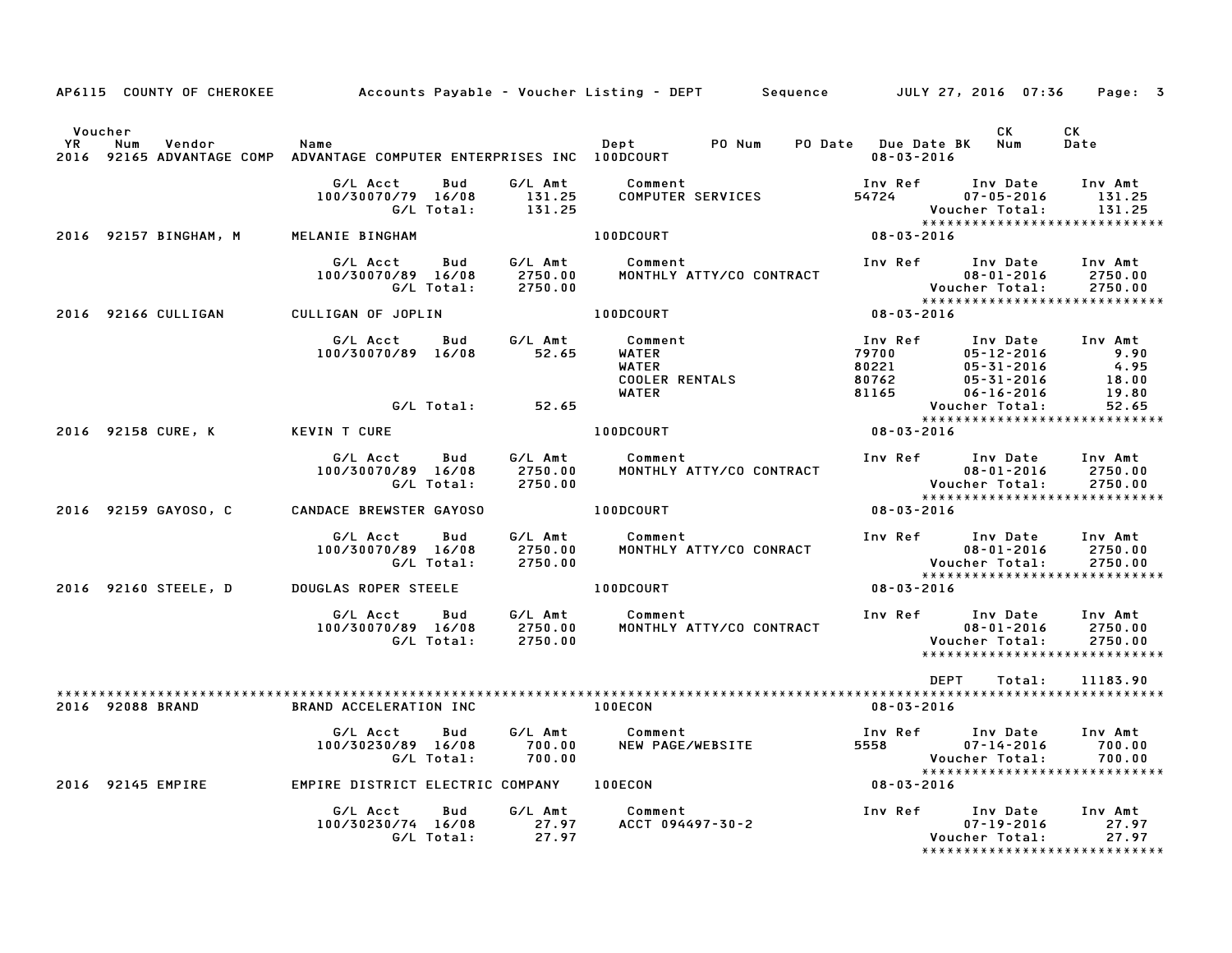|         |                  |                         |                                                                |                   |                     | AP6115 COUNTY OF CHEROKEE Accounts Payable - Voucher Listing - DEPT Sequence JULY 27, 2016 07:36                    |                                                                |                                             |                                                                                                                                                                                                                                      | Page: 4                   |
|---------|------------------|-------------------------|----------------------------------------------------------------|-------------------|---------------------|---------------------------------------------------------------------------------------------------------------------|----------------------------------------------------------------|---------------------------------------------|--------------------------------------------------------------------------------------------------------------------------------------------------------------------------------------------------------------------------------------|---------------------------|
| Voucher |                  |                         |                                                                |                   |                     | YR Num Vendor – Name – Name – Dept – PO Num<br>2016 92089 FOUR STATE PRIN FOUR STATE PRINTING – – 100ECON – 100ECON |                                                                | PO Date Due Date BK Num<br>$08 - 03 - 2016$ | CK                                                                                                                                                                                                                                   | CK<br>Date                |
|         |                  |                         | G/L Acct Bud<br>100/30230/21 16/08                             |                   | 35.50               | G/L Amt Comment<br><b>PAPER</b><br>COPIES                                                                           |                                                                | 160286                                      | Inv Ref Inv Date Inv Amt<br>04-12-2016<br>07-12-2016                                                                                                                                                                                 | 28.00<br>7.50             |
|         |                  |                         |                                                                |                   | G/L Total: 35.50    |                                                                                                                     |                                                                |                                             | Voucher Total: 35.50<br>***************************                                                                                                                                                                                  |                           |
|         |                  | 2016 92090 US CELLULAR  | US CELLULAR                                                    |                   |                     | 100ECON                                                                                                             |                                                                | $08 - 03 - 2016$                            |                                                                                                                                                                                                                                      |                           |
|         |                  |                         | G/L Acct<br>100/30230/74 16/08                                 | Bud<br>G/L Total: |                     | .<br>112.44        ACCT  850273042<br>112.44                                                                        |                                                                |                                             | Inv Ref      Inv Date     Inv Amt<br>0144807518  07-06-2016  112.44<br>Voucher Total:<br>*****************************                                                                                                               | 112.44                    |
|         |                  |                         |                                                                |                   |                     |                                                                                                                     |                                                                |                                             | DEPT<br>Total:                                                                                                                                                                                                                       | 875.91                    |
|         |                  | 2016 92091 CULLIGAN     | CULLIGAN OF JOPLIN                                             |                   |                     | 100EMPCOMP                                                                                                          |                                                                | 08-03-2016                                  |                                                                                                                                                                                                                                      |                           |
|         |                  |                         | G/L Acct<br>100/30330/31 16/08                                 | Bud               | 129.50              | G/L Amt Comment<br>WATER                                                                                            | Comment<br>COFFEE, SUGAR, CREAMER                              | 82803                                       | Inv Ref      Inv Date     Inv Amt<br>$07 - 13 - 2016$<br>90163756 07-13-2016                                                                                                                                                         | 98.80<br>30.70            |
|         |                  |                         |                                                                |                   | G/L Total: 129.50   |                                                                                                                     |                                                                |                                             | Voucher Total:                                                                                                                                                                                                                       | 129.50                    |
|         |                  | 2016 92092 ETTINGERS    | ETTINGER'S OFFICE SUPPLY <b>100EMPCOMP</b>                     |                   |                     |                                                                                                                     |                                                                | $08 - 03 - 2016$                            |                                                                                                                                                                                                                                      |                           |
|         |                  |                         | G/L Acct<br>100/30330/31 16/08                                 | Bud               |                     | G/L Amt          Comment<br>243.42       PAD, GLO\                                                                  |                                                                |                                             | Comment                           Inv Ref     Inv Date    Inv Amt<br>PAD, GLOVES, T/TISSUE, LINR 4753500      07–14–2016     190.66<br>TOWELS, GLOVES                                 4753501                07–18–2016           52 | 190.66<br>52.76           |
|         |                  |                         |                                                                |                   | $G/L$ Total: 243.42 |                                                                                                                     |                                                                |                                             | Voucher Total:                                                                                                                                                                                                                       | 243.42                    |
|         |                  |                         | 2016 92104 FOUR STATE PRIN FOUR STATE PRINTING THE RESIDENCOMP |                   |                     |                                                                                                                     |                                                                | $08 - 03 - 2016$                            |                                                                                                                                                                                                                                      |                           |
|         |                  |                         | G/L Acct   Bud<br>100/30330/31 16/08<br>G/L Total:             |                   | 18.50<br>18.50      | G/L Amt Comment<br><b>BUSINESS CARDS</b>                                                                            | <b>R MYERS</b>                                                 | 60531                                       | Inv Ref Inv Date<br>07-12-2016<br>Voucher Total:<br>*****************************                                                                                                                                                    | Inv Amt<br>18.50<br>18.50 |
|         |                  | 2016 92170 MCCARTYS     | <b>MCCARTY'S</b>                                               |                   |                     | 100EMPCOMP                                                                                                          |                                                                | 08-03-2016                                  |                                                                                                                                                                                                                                      |                           |
|         |                  |                         | G/L Acct<br>100/30330/32 16/08<br>G/L Total:                   | Bud               | 55.98<br>55.98      | G/L Amt Comment<br>Comment<br>CANNED AIR DUSTERS                                                                    |                                                                | 6431710                                     | Inv Ref Inv Date<br>$07 - 25 - 2016$<br>2016-12-10<br>:Voucher Total<br>*******                                                                                                                                                      | Inv Amt<br>55.98<br>55.98 |
|         | 2016 92093 QUILL |                         | QUILL CORPORATION                                              |                   |                     | <b>100EMPCOMP</b>                                                                                                   |                                                                | $08 - 03 - 2016$                            | *****************************                                                                                                                                                                                                        |                           |
|         |                  |                         | G/L Acct<br>100/30330/22 16/08                                 | <b>Bud</b>        | G/L Amt<br>597.49   | Comment                                                                                                             | TONER, WIPES, PADS, FOLDERS 7312831<br>SANITIZER, CD ENVELOPES |                                             | Inv Ref      Inv Date<br>$07 - 12 - 2016$                                                                                                                                                                                            | Inv Amt<br>597.49         |
|         |                  |                         |                                                                | G/L Total:        | 597.49              |                                                                                                                     |                                                                |                                             | Voucher Total:                                                                                                                                                                                                                       | 597.49                    |
|         |                  | 2016 92095 WALMART PITT | WALMART                                                        |                   |                     | 100EMPCOMP                                                                                                          |                                                                | $08 - 03 - 2016$                            | *****************************                                                                                                                                                                                                        |                           |
|         |                  |                         | G/L Acct<br>100/30330/31 16/08                                 | Bud               | G/L Amt<br>825.00   | Comment<br>ENCENTIVE GIFT CARDS<br>HEALTH SCREENINGS                                                                |                                                                | Inv Ref                                     | Inv Date<br>$07 - 20 - 2016$                                                                                                                                                                                                         | Inv Amt<br>825.00         |
|         |                  |                         |                                                                | G/L Total:        | 825.00              | 33                                                                                                                  |                                                                |                                             | Voucher Total:<br>******************************                                                                                                                                                                                     | 825.00                    |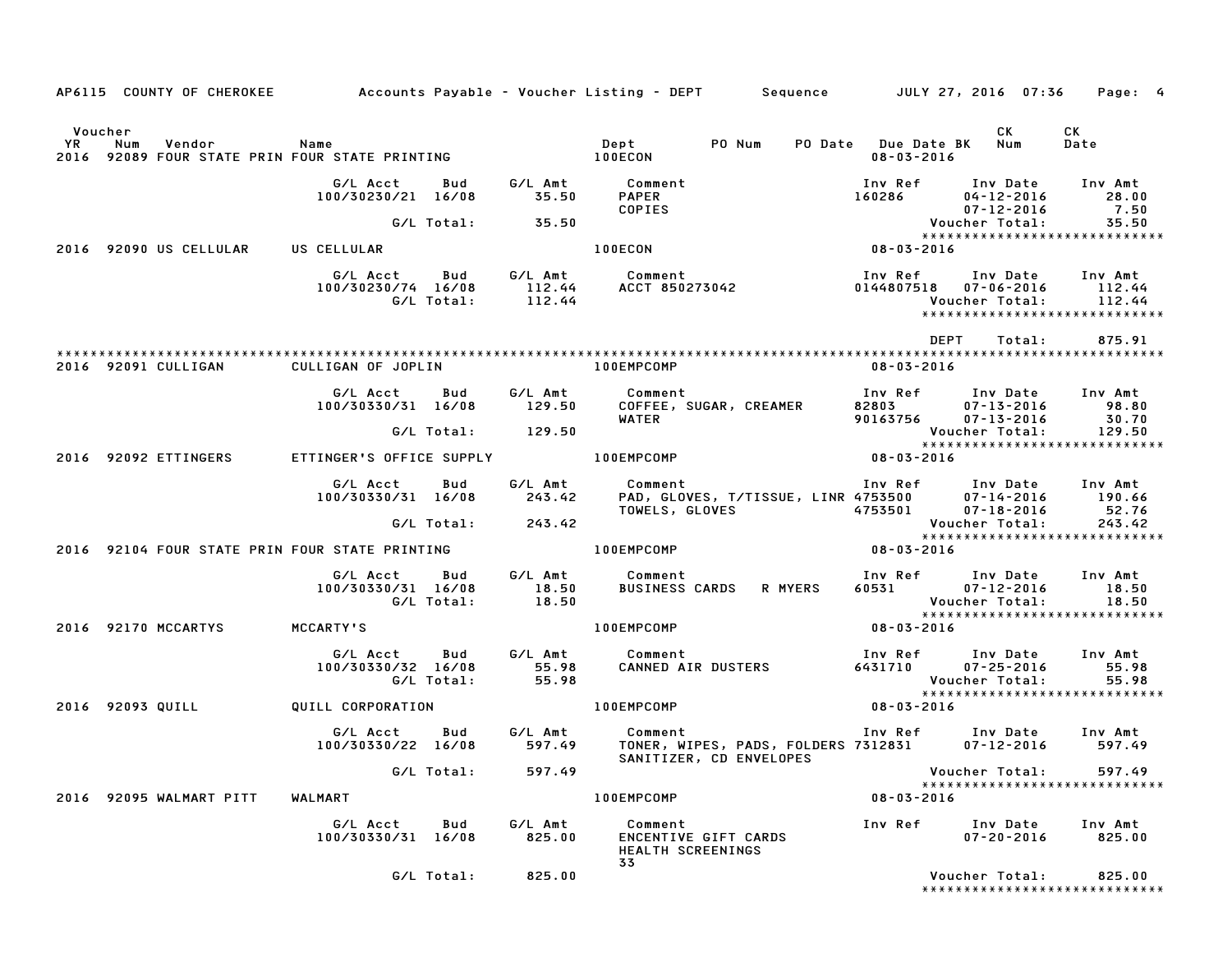|               | AP6115 COUNTY OF CHEROKEE          |                                  |                     |                               | Accounts Payable – Voucher Listing – DEPT         Sequence         JULY 27, 2016  07:36 |                                         |                                                                                   | Page: 5                       |
|---------------|------------------------------------|----------------------------------|---------------------|-------------------------------|-----------------------------------------------------------------------------------------|-----------------------------------------|-----------------------------------------------------------------------------------|-------------------------------|
| Voucher<br>YR | Num<br>Vendor<br>2016 92094 WESTAR | Name<br><b>WESTAR ENERGY</b>     |                     |                               | PO Num<br>Dept<br>100EMPCOMP                                                            | PO Date Due Date BK<br>$08 - 03 - 2016$ | CK.<br>Num                                                                        | CK<br>Date                    |
|               |                                    | G/L Acct<br>100/30330/25 16/08   | Bud                 | G/L Amt<br>32.54              | Comment<br>ACCT 2457329745<br><b>STORM SIREN</b>                                        | Inv Ref                                 | Inv Date<br>$07 - 11 - 2016$                                                      | Inv Amt<br>32.54              |
|               |                                    |                                  | G/L Total:          | 32.54                         |                                                                                         |                                         | Voucher Total:<br>*****************************                                   | 32.54                         |
|               |                                    |                                  |                     |                               |                                                                                         |                                         | DEPT<br>Total:                                                                    | 1902.43                       |
|               | 2016 92096 BOB BARKER              | <b>BOB BARKER COMPANY INC</b>    |                     |                               | 100JAIL                                                                                 | $08 - 03 - 2016$                        |                                                                                   |                               |
|               |                                    | G/L Acct<br>100/30140/22 16/08   | Bud<br>G/L Total:   | G/L Amt<br>271.75<br>271.75   | Comment<br><b>BOOTS</b>                                                                 | Inv Ref<br>000434382                    | Inv Date<br>07-07-2016<br>Voucher Total:                                          | Inv Amt<br>271.75<br>271.75   |
|               | 2016 92097 CBM                     | CBM MANAGED SERVICES             |                     |                               | 100JAIL                                                                                 | 08-03-2016                              | *****************************                                                     |                               |
|               |                                    | G/L Acct<br>100/30140/31 16/08   | Bud                 | G/L Amt<br>6280.21            | Comment<br><b>INMATE MEALS</b>                                                          |                                         | Inv Ref Inv Date                                                                  | Inv Amt                       |
|               |                                    |                                  | 16/08<br>G/L Total: | 6280.21                       | $6/30/16 - 7/6/16$<br>$7/7/16 - 7/13/16$                                                | 02913<br>03143                          | $07 - 06 - 2016$<br>$07 - 13 - 2016$<br>Voucher Total:<br>Youcher Total:          | 3080.86<br>3199.35<br>6280.21 |
|               | 2016 92098 CDL                     | CDL ELECTRIC                     |                     |                               | 100JAIL                                                                                 | $08 - 03 - 2016$                        | *****************************                                                     |                               |
|               |                                    | G/L Acct<br>100/30140/80 16/08   | Bud<br>G/L Total:   | G/L Amt<br>168.75<br>168.75   | Comment<br>UNIT COILS SPLIT/CLEANED                                                     | W53698                                  | Inv Ref Inv Date<br>$07 - 14 - 2016$<br>Voucher Total:                            | Inv Amt<br>168.75<br>168.75   |
|               | 2016 92099 EMPIRE                  | EMPIRE DISTRICT ELECTRIC COMPANY |                     |                               | 100JAIL                                                                                 | 08-03-2016                              | *****************************                                                     |                               |
|               |                                    | G/L Acct<br>100/30140/72 16/08   | Bud<br>G/L Total:   | G/L Amt<br>6770.80<br>6770.80 | Comment<br>ACCT 643108-13-7                                                             |                                         | Inv Ref Inv Date<br>$07 - 12 - 2016$<br>ur-12-2016<br>:Voucher Total              | Inv Amt<br>6770.80<br>6770.80 |
|               | 2016 92100 NEWEGG                  | SYNCB/NEWEGG                     |                     |                               | 100JAIL                                                                                 | $08 - 03 - 2016$                        | *****************************                                                     |                               |
|               |                                    | G/L Acct<br>100/30140/21 16/08   | Bud                 | G/L Amt<br>367.20             | Comment<br>FIREWALL<br>SWITCH NET GEAR                                                  | Inv Ref<br>1202892061<br>1202892041     | Inv Date<br>$06 - 10 - 2016$<br>$06 - 10 - 2016$                                  | Inv Amt<br>149.29<br>159.99   |
|               |                                    |                                  | G/L Total:          | 367.20                        | HEA 3MJSDR, HI POWER                                                                    |                                         | 1202892081  06-11-2016<br>Voucher Total:<br>*****************************         | 57.92<br>367.20               |
|               | 2016 92101 PRO SOLUTIONS           | PRO SOLUTIONS, LLC               |                     |                               | 100JAIL                                                                                 | 08-03-2016                              |                                                                                   |                               |
|               |                                    | G/L Acct<br>100/30140/72 16/08   | Bud<br>G/L Total:   | G/L Amt<br>280.78<br>280.78   | Comment<br>GAS SALES                                                                    | Inv Ref<br>201606048                    | Inv Date<br>$07 - 12 - 2016$<br>Voucher Total:<br>******************************* | Inv Amt<br>280.78<br>280.78   |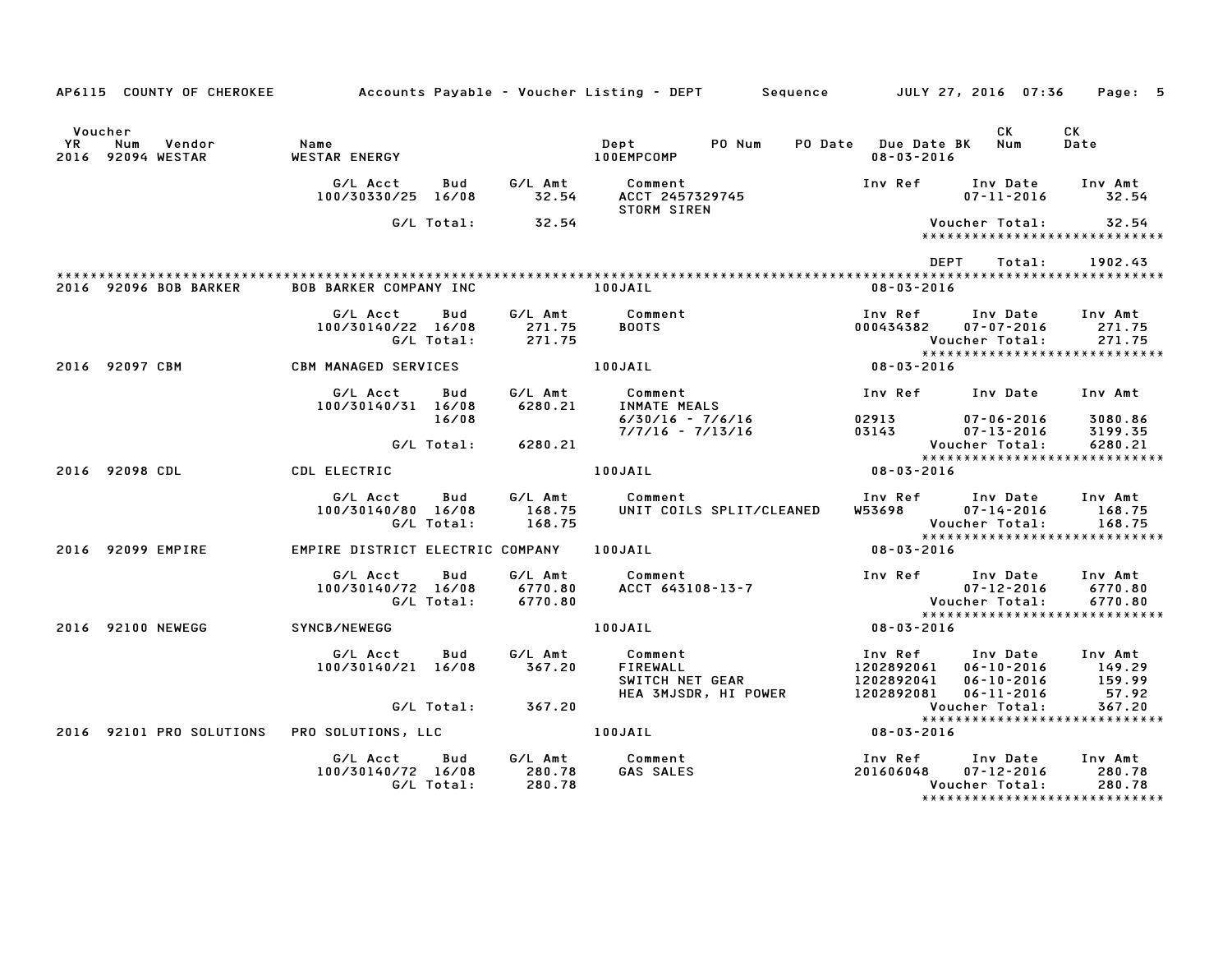| AP6115 COUNTY OF CHEROKEE                                                  |                                |                   |                               | Accounts Payable – Voucher Listing – DEPT                   |        | Sequence |                                        | JULY 27, 2016 07:36                                                                    |        | Page: 6                       |  |
|----------------------------------------------------------------------------|--------------------------------|-------------------|-------------------------------|-------------------------------------------------------------|--------|----------|----------------------------------------|----------------------------------------------------------------------------------------|--------|-------------------------------|--|
| Voucher<br>YR.<br>Num<br>Vendor<br>2016 92139 SMC                          | Name<br>SMC ELECTRIC SUPPLY    |                   |                               | Dept<br>100JAIL                                             | PO Num | PO Date  | <b>Due Date BK</b><br>$08 - 03 - 2016$ | СK<br>Num                                                                              |        | СK<br>Date                    |  |
|                                                                            | G/L Acct<br>100/30140/80 16/08 | Bud<br>G/L Total: | G/L Amt<br>1837.50<br>1837.50 | Comment<br>LED LAMP 150 WATT50284095                        |        |          | Inv Ref                                | Inv Date<br>$07 - 18 - 2016$<br>Voucher Total:<br>*****************************        |        | Inv Amt<br>1837.50<br>1837.50 |  |
| 92102 TURNKEY<br>2016                                                      | TURNKEY CORRECTIONS            |                   |                               | 100JAIL                                                     |        |          | $08 - 03 - 2016$                       |                                                                                        |        |                               |  |
|                                                                            | G/L Acct<br>100/30140/39 16/08 | Bud<br>G/L Total: | G/L Amt<br>936.22<br>936.22   | Comment<br><b>CANTEEN SALES</b>                             |        |          | Inv Ref                                | Inv Date<br>114620160714 07-14-2016<br>Voucher Total:<br>***************************** |        | Inv Amt<br>936.22<br>936.22   |  |
| 2016 92103 SEK REG JUVENIL SEK REGIONAL JUVENILE DETENTION CTR 100JUVENILE |                                |                   |                               |                                                             |        |          | $08 - 03 - 2016$                       | <b>DEPT</b>                                                                            | Total: | 16913.21                      |  |
|                                                                            | G/L Acct<br>100/30140/89 16/08 | Bud               | G/L Amt<br>6245.00            | Comment<br>MONTHLY DETENTION FEE<br>$6/1/16 - 6/30/16$      |        |          | Inv Ref<br>5930                        | Inv Date<br>$06 - 30 - 2016$                                                           |        | Inv Amt<br>6245.00            |  |
|                                                                            |                                | G/L Total:        | 6245.00                       |                                                             |        |          |                                        | Voucher Total:<br>*****************************                                        |        | 6245.00                       |  |
| 2016 92156 CAL RIPKEN                                                      | CAL RIPKEN BASEBALL            |                   |                               | 100REC                                                      |        |          | $08 - 03 - 2016$                       | <b>DEPT</b>                                                                            | Total: | 6245.00                       |  |
|                                                                            | G/L Acct<br>100/30130/99 16/08 | Bud               | G/L Amt<br>200.00             | Comment<br>COMMISSIONERS DONATIONS<br>PATRICK COLLINS       |        |          | Inv Ref                                | Inv Date                                                                               |        | Inv Amt<br>100.00             |  |
|                                                                            |                                | G/L Total:        | 200.00                        | CHARLES NAPIER                                              |        |          |                                        | Voucher Total:<br>*****************************                                        |        | 100.00<br>200.00              |  |
|                                                                            |                                |                   |                               |                                                             |        |          |                                        | <b>DEPT</b>                                                                            | Total: | 200.00                        |  |
| 2016 92105 CENTURYLINK2961 CENTURYLINK                                     |                                |                   |                               | 100SHERIFF                                                  |        |          | $08 - 03 - 2016$                       |                                                                                        |        |                               |  |
|                                                                            | G/L Acct<br>100/30060/74 16/08 | Bud<br>G/L Total: | G/L Amt<br>76.50<br>76.50     | Comment<br>ACCT 314237715                                   |        |          | Inv Ref                                | Inv Date<br>$07 - 01 - 2016$<br>Voucher Total:                                         |        | Inv Amt<br>76.50<br>76.50     |  |
| 2016 92106 FRANK FLET DOD FRANK FLETCHER DODGE                             |                                |                   |                               | <b>100SHERIFF</b>                                           |        |          | $08 - 03 - 2016$                       | *****************************                                                          |        |                               |  |
|                                                                            | G/L Acct<br>100/30060/25 16/08 | Bud               | G/L Amt<br>59.94              | Comment<br>HOSE<br>HOSE                                     |        |          | Inv Ref<br>90564<br>90522              | Inv Date<br>$07 - 20 - 2016$<br>$07 - 20 - 2016$                                       |        | Inv Amt<br>16.31<br>43.63     |  |
|                                                                            |                                | G/L Total:        | 59.94                         |                                                             |        |          |                                        | Voucher Total:<br>*****************************                                        |        | 59.94                         |  |
| 2016 92107 KS BUREAU                                                       | KANSAS BUREAU OF INVESTIGATION |                   |                               | <b>100SHERIFF</b>                                           |        |          | $08 - 03 - 2016$                       |                                                                                        |        |                               |  |
|                                                                            | G/L Acct<br>100/30060/75 16/08 | Bud               | G/L Amt<br>3277.00            | Comment<br>1ST QTR MATCH/SEK DRUG<br>ENFORCEMENT TASK FORCE |        |          | Inv Ref<br>$5 - 1$                     | Inv Date<br>$07 - 14 - 2016$                                                           |        | Inv Amt<br>3277.00            |  |
|                                                                            |                                | G/L Total:        | 3277.00                       |                                                             |        |          |                                        | Voucher Total:<br>*****************************                                        |        | 3277.00                       |  |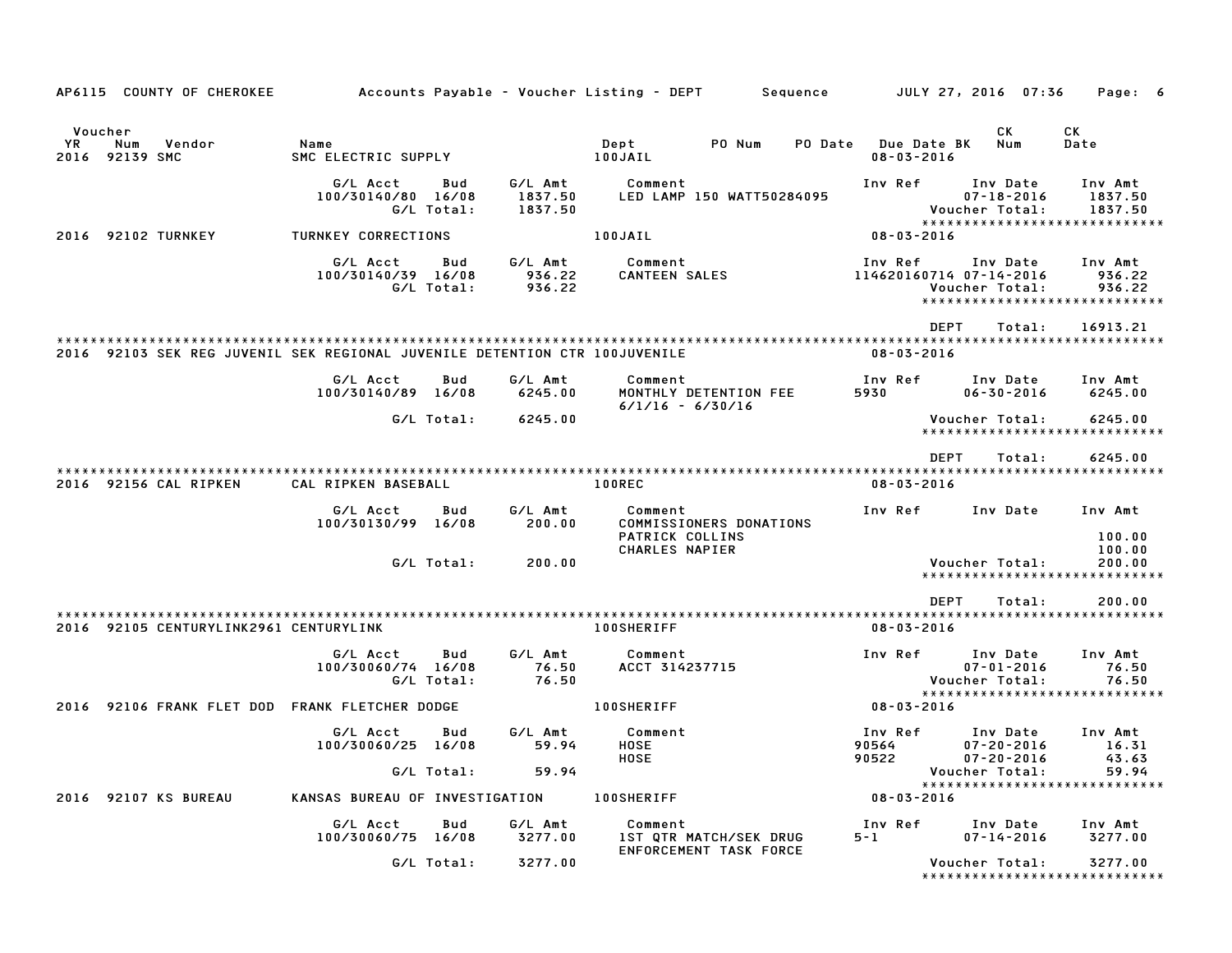|                                                |        | AP6115 COUNTY OF CHEROKEE Accounts Payable – Voucher Listing – DEPT Sequence JULY 27, 2016 07:36 |                          |                             |                                                                                                           |                                                     |        |                                                                                         |                                                                                                                                                                                                                                                                                                                              | Page: 7                                                                |
|------------------------------------------------|--------|--------------------------------------------------------------------------------------------------|--------------------------|-----------------------------|-----------------------------------------------------------------------------------------------------------|-----------------------------------------------------|--------|-----------------------------------------------------------------------------------------|------------------------------------------------------------------------------------------------------------------------------------------------------------------------------------------------------------------------------------------------------------------------------------------------------------------------------|------------------------------------------------------------------------|
| Voucher<br>YR<br>Num<br>2016<br>92140 LAKELAND | Vendor | Name<br>LAKELAND OFFICE SYSTEMS                                                                  |                          |                             | Dept<br><b>100SHERIFF</b>                                                                                 | PO Num                                              |        | PO Date Due Date BK Num<br>$08 - 03 - 2016$                                             | CK.                                                                                                                                                                                                                                                                                                                          | СK<br>Date                                                             |
|                                                |        | G/L Acct<br>100/30060/83 16/08                                                                   | Bud<br>G/L Total:        | G/L Amt<br>368.07<br>368.07 | Comment<br><b>CONTRACT CHARGES</b>                                                                        |                                                     |        | Inv Ref<br>127436                                                                       | Inv Date<br>07-18-2016<br>Voucher Total:                                                                                                                                                                                                                                                                                     | Inv Amt<br>368.07<br>368.07                                            |
| 2016 92108 NATALINIS                           |        | NATALINI'S AUTOMOTIVE                                                                            |                          |                             | <b>100SHERIFF</b>                                                                                         |                                                     |        | 08-03-2016                                                                              |                                                                                                                                                                                                                                                                                                                              |                                                                        |
|                                                |        | G/L Acct<br>100/30060/25 16/08                                                                   | Bud<br>16/07             | G/L Amt<br>280.63           | Comment<br>FUEL FILTER<br>AIR FILTER<br><b>BATTERY</b><br>RADIATOR HOSE<br><b>WARRANTY</b><br><b>BELT</b> | SPARK PLUG, WIRE SET<br>OIL FILTER, OIL             | CREDIT | Inv Ref<br>607928<br>607925<br>607972<br>608636<br>608675<br>608747<br>608767<br>608951 | Inv Date Inv Amt<br>07-11-2016<br>$\begin{array}{c} 07\text{-}11\text{-}2016 \\ 07\text{-}11\text{-}2016 \\ 07\text{-}11\text{-}2016 \\ 07\text{-}18\text{-}2016 \\ 07\text{-}18\text{-}2016 \\ 07\text{-}19\text{-}2016 \\ 07\text{-}19\text{-}2016 \\ 07\text{-}21\text{-}2016 \\ 07\text{-}21\text{-}2016 \\ \end{array}$ | 98.19<br>24.96<br>10.84<br>23.20<br>96.07<br>20.45<br>20.45CR<br>27.37 |
|                                                |        |                                                                                                  | G/L Total:               | 280.63                      |                                                                                                           |                                                     |        |                                                                                         | Voucher Total:<br>*****************************                                                                                                                                                                                                                                                                              | 280.63                                                                 |
| 2016 92109 TEAM THREADS                        |        | <b>TEAM THREADS</b>                                                                              |                          |                             | <b>100SHERIFF</b>                                                                                         |                                                     |        | 08-03-2016                                                                              |                                                                                                                                                                                                                                                                                                                              |                                                                        |
|                                                |        | G/L Acct<br>100/30060/22 16/08                                                                   | Bud<br>G/L Total:        | G/L Amt<br>240.89<br>240.89 | Comment<br>DISPATCH SHIRTS                                                                                |                                                     |        |                                                                                         | Inv Ref Inv Date<br>07-15-2016                                                                                                                                                                                                                                                                                               | Inv Amt<br>240.89<br>240.89                                            |
| 2016 92141 US BANK                             |        | US BANK EQUIPMENT FINANCE 100SHERIFF                                                             |                          |                             |                                                                                                           |                                                     |        | $08 - 03 - 2016$                                                                        | *****************************                                                                                                                                                                                                                                                                                                |                                                                        |
|                                                |        | G/L Acct<br>100/30060/83 16/08                                                                   | <b>Bud</b><br>G/L Total: | G/L Amt<br>266.46<br>266.46 | Comment                                                                                                   | SHARP COPIER CHARGES                                |        | Inv Ref<br>309080398                                                                    | Inv Date<br>$07 - 15 - 2016$<br>Voucher Total:<br>*****************************                                                                                                                                                                                                                                              | Inv Amt<br>266.46<br>266.46                                            |
|                                                |        |                                                                                                  |                          |                             |                                                                                                           |                                                     |        |                                                                                         | DEPT<br>Total:                                                                                                                                                                                                                                                                                                               | 4569.49                                                                |
| 2016 92124 APPLE                               |        | APPLEMARKET                                                                                      |                          |                             | 110HWY                                                                                                    |                                                     |        | 08-03-2016                                                                              |                                                                                                                                                                                                                                                                                                                              |                                                                        |
|                                                |        | G/L Acct<br>110/30110/42 16/08                                                                   | Bud                      | G/L Amt<br>46.71            | Comment<br>FOLGERS<br><b>CLEANER</b>                                                                      | FOLGERS<br>SPOONS, SUGAR<br>FORKS, KETCHUP, MUSTARD |        | Inv Ref<br>2197113<br>2197112<br>2197156<br>2197124                                     | Inv Date Inv Amt<br>$07 - 18 - 2016$<br>07-18-2016<br>$07 - 18 - 2016$<br>$07 - 20 - 2016$                                                                                                                                                                                                                                   | 26.97<br>5.78<br>7.26<br>6.70                                          |
|                                                |        |                                                                                                  | G/L Total:               | 46.71                       |                                                                                                           |                                                     |        |                                                                                         | Voucher Total:                                                                                                                                                                                                                                                                                                               | 46.71                                                                  |
| 2016 92118 BLEVINS                             |        | BLEVINS ASPHALT CONSTRUCTION CO INC 110HWY                                                       |                          |                             |                                                                                                           |                                                     |        | $08 - 03 - 2016$                                                                        |                                                                                                                                                                                                                                                                                                                              |                                                                        |
|                                                |        | G/L Acct<br>110/30110/34 16/08                                                                   | Bud<br>G/L Total:        | G/L Amt<br>113.57<br>113.57 | Comment<br>COLD-MIX                                                                                       |                                                     |        | 126453                                                                                  | Inv Ref Inv Date<br>$07 - 18 - 2016$<br>Voucher Total:<br>*****************************                                                                                                                                                                                                                                      | Inv Amt<br>113.57<br>113.57                                            |
| 2016 92128 CINTAS 0855                         |        | CINTAS CORP                                                                                      |                          |                             | 110HWY                                                                                                    |                                                     |        | 08-03-2016                                                                              |                                                                                                                                                                                                                                                                                                                              |                                                                        |
|                                                |        | G/L Acct<br>110/30110/89 16/08                                                                   | Bud<br>G/L Total:        | G/L Amt<br>11.50<br>11.50   | Comment<br><b>BROWN GLOVES</b>                                                                            |                                                     |        |                                                                                         | Inv Ref Inv Date<br>8402792376 07-08-2016<br>Voucher Total:<br>******************************                                                                                                                                                                                                                                | Inv Amt<br>11.50<br>11.50                                              |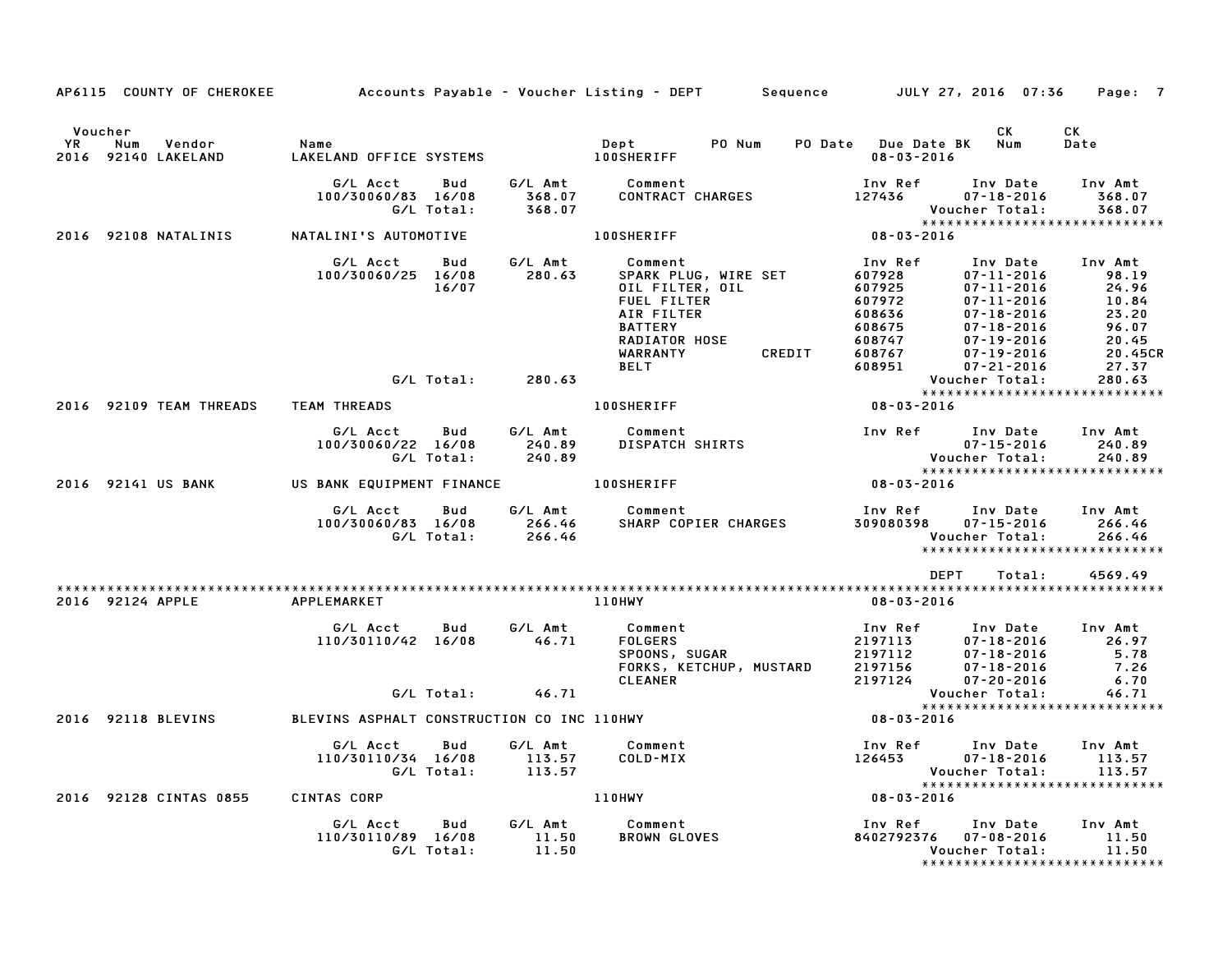|               |                                         | AP6115 COUNTY OF CHEROKEE Accounts Payable - Voucher Listing - DEPT Sequence JULY 27, 2016 07:36 |                   |                                                                                                                                           |                                                                                                                                                                  |                                    | Page: 8                                                                  |
|---------------|-----------------------------------------|--------------------------------------------------------------------------------------------------|-------------------|-------------------------------------------------------------------------------------------------------------------------------------------|------------------------------------------------------------------------------------------------------------------------------------------------------------------|------------------------------------|--------------------------------------------------------------------------|
| Voucher<br>YR | Vendor<br>Num<br>2016 92135 CLEAN       | Name                                                                                             |                   |                                                                                                                                           | PO Date Due Date BK Num<br>08-03-2016                                                                                                                            | CK                                 | CK<br>Date                                                               |
|               |                                         | G/L Acct<br>110/30110/80 16/08                                                                   |                   |                                                                                                                                           |                                                                                                                                                                  |                                    | Inv Amt<br>81.57<br>81.57<br>*****************************               |
|               | 2016 92125 COLLINS, P PATRICK W COLLINS |                                                                                                  |                   | 110HWY                                                                                                                                    | $08 - 31 - 2016$                                                                                                                                                 |                                    |                                                                          |
|               |                                         | G/L Acct<br>110/30110/86 16/08<br>G/L Total:                                                     | 40.00<br>40.00    | Bud G/L Amt Comment<br>CELL PHONE STIPEND                                                                                                 | Inv Ref Inv Date                                                                                                                                                 |                                    | Inv Amt                                                                  |
|               | 2016 92120 EMPIRE                       | EMPIRE DISTRICT ELECTRIC COMPANY 110HWY                                                          |                   |                                                                                                                                           | $08 - 03 - 2016$                                                                                                                                                 |                                    |                                                                          |
|               |                                         | G/L Acct<br>Bud<br>110/30110/72 16/08 1194.52                                                    |                   | G/L Amt Comment<br>ELECTRIC                                                                                                               | Inv Ref Inv Date Inv Amt<br>$049852 - 69 - 2$ $07 - 13 - 2016$<br>854931-63-1 07-13-2016 312.90<br>158630-59-0 07-13-2016 829.52<br>906398-41-7 07-14-2016 32.15 |                                    | 19.95                                                                    |
|               |                                         | G/L Total:                                                                                       | 1194.52           |                                                                                                                                           |                                                                                                                                                                  | Voucher Total:                     | 1194.52                                                                  |
|               | 2016 92121 FABICK                       | JOHN FABICK TRACTOR CO                                                                           | 110HWY            |                                                                                                                                           | Vouc<br>*****<br>08-03-2016                                                                                                                                      |                                    |                                                                          |
|               |                                         | G/L Acct<br>Bud<br>110/30110/79 16/08                                                            | 665.39            | Comment<br>CREDIT<br>PUMP<br>MOUNT<br>KITY SEAL, TIP<br>SEAL O RING<br>G/L Amt Comment                                                    | Inv Ref Inv Date Inv Amt<br>PIJ00300512 07-19-2016 4.10<br>PIJ00300588 07-20-2016 216.21<br>PIJ00300589 07-20-2016                                               |                                    | PIJ00300043 07-08-2016 51.94CR<br>PIJ003000319 07-14-2016 492.80<br>4.22 |
|               |                                         |                                                                                                  | G/L Total: 665.39 |                                                                                                                                           |                                                                                                                                                                  | Voucher Total:                     | 665.39                                                                   |
|               | 2016 92129 FASTENAL                     | FASTENAL COMPANY                                                                                 |                   | 110HWY                                                                                                                                    | 08-03-2016                                                                                                                                                       |                                    | *****************************                                            |
|               |                                         | G/L Acct<br><b>Bud</b><br>110/30110/79 16/08<br>G/L Total:                                       | 208.80<br>208.80  | G/L Amt Comment<br><b>PARTS</b>                                                                                                           | Inv Ref Inv Date<br>KSPIT61864 07-06-2016<br><b>Voucher Total:</b>                                                                                               |                                    | Inv Amt<br>208.80<br>208.80<br>*****************************             |
|               | 2016 92133 FLEETPRIDE                   | FLEETPRIDE                                                                                       |                   | 110HWY                                                                                                                                    | $08 - 03 - 2016$                                                                                                                                                 |                                    |                                                                          |
|               |                                         | G/L Acct<br>Bud<br>110/30110/79 16/08                                                            | G/L Amt<br>239.20 | Comment                          Inv Ref<br>CAB AIR ELEMENT                    78387268<br>FILTER, SEAL                          78378380 | Inv Ref Inv Date                                                                                                                                                 | 07-11-2016<br>$07 - 11 - 2016$     | Inv Amt<br>31.15<br>208.05<br>239.20                                     |
|               |                                         | G/L Total: 239.20                                                                                |                   |                                                                                                                                           |                                                                                                                                                                  | Voucher Total:                     | *****************************                                            |
|               | 2016 92147 FROST OIL                    | FROST OIL COMPANY                                                                                |                   | 110HWY                                                                                                                                    | $08 - 03 - 2016$                                                                                                                                                 |                                    |                                                                          |
|               |                                         | G/L Acct<br>Bud<br>110/30110/32 16/08<br>G/L Total:                                              | 342.81<br>342.81  |                                                                                                                                           | Inv Ref      Inv Date<br>88563-IN                                                                                                                                | $07 - 22 - 2016$<br>Voucher Total: | Inv Amt<br>342.81<br>342.81<br>*****************************             |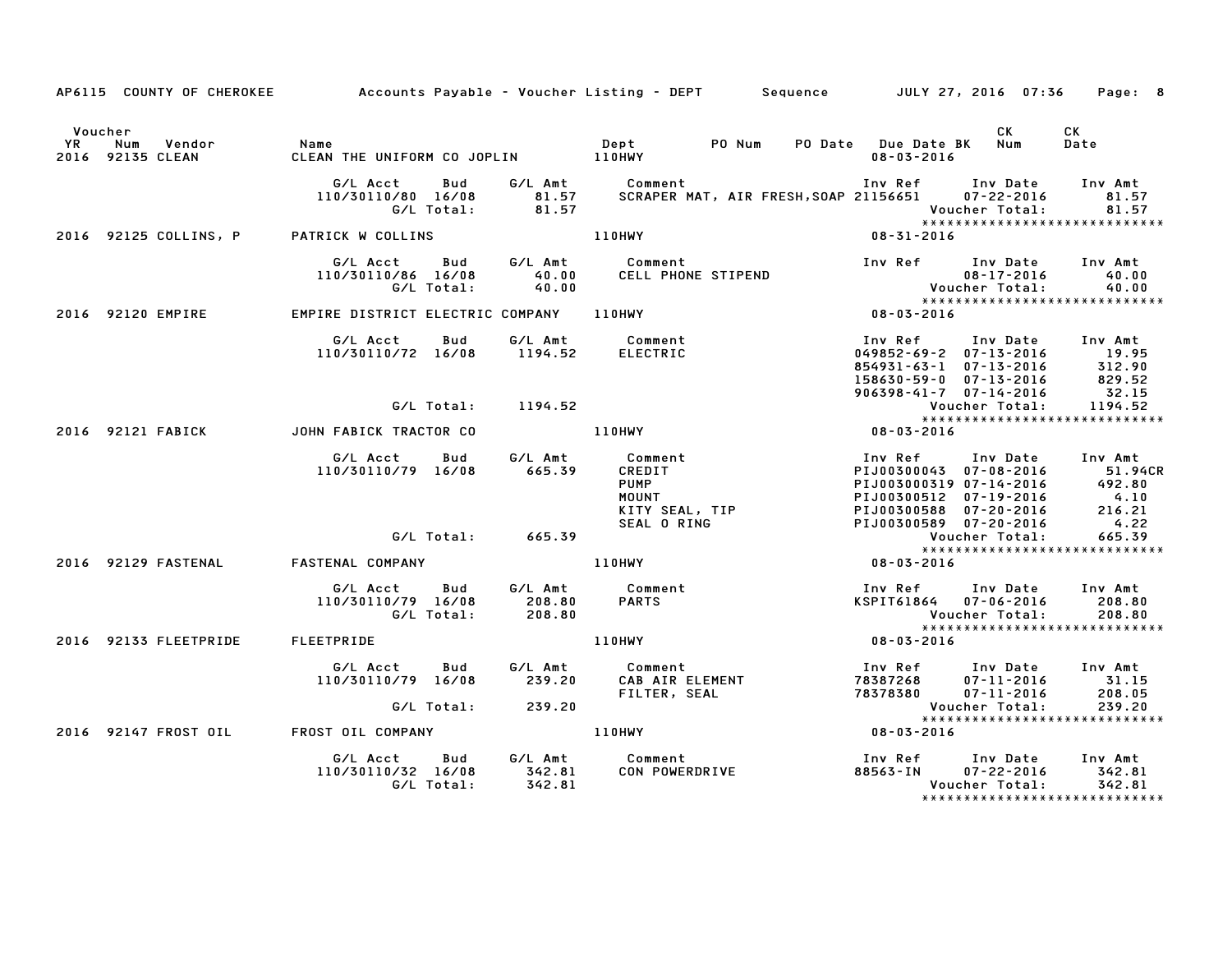| AP6115 COUNTY OF CHEROKEE Accounts Payable - Voucher Listing - DEPT Sequence JULY 27, 2016 07:36                                        |                                                                        |            |                                                  |                                                                                                                                                                                                                                                                             |  |                                                                    |                                                                                                                                                  | Page: 9                                                                                                                                                  |        |
|-----------------------------------------------------------------------------------------------------------------------------------------|------------------------------------------------------------------------|------------|--------------------------------------------------|-----------------------------------------------------------------------------------------------------------------------------------------------------------------------------------------------------------------------------------------------------------------------------|--|--------------------------------------------------------------------|--------------------------------------------------------------------------------------------------------------------------------------------------|----------------------------------------------------------------------------------------------------------------------------------------------------------|--------|
| CK CK<br>PO Num PO Date Due Date BK Num Date<br>2016 92116 GENERAL MACHINE GENERAL MACHINERY OF PITTSBURG 110HWY 108-03-2016 08-03-2016 |                                                                        |            |                                                  |                                                                                                                                                                                                                                                                             |  |                                                                    |                                                                                                                                                  |                                                                                                                                                          |        |
|                                                                                                                                         |                                                                        |            | G/L Total: 18.22                                 | G/L Acct  Bud  G/L Amt  Comment<br>110/30110/79 16/08  18.22  PARTS                                                                                                                                                                                                         |  |                                                                    |                                                                                                                                                  | Inv Ref       Inv Date     Inv Amt<br>513081          07–19–2016           18.22<br>Voucher Total: 18.22<br>******************************<br>08-03-2016 |        |
|                                                                                                                                         |                                                                        |            |                                                  |                                                                                                                                                                                                                                                                             |  |                                                                    |                                                                                                                                                  |                                                                                                                                                          |        |
|                                                                                                                                         | 110/30110/31 16/08 3851.25 DIESEL                                      |            |                                                  | G/L Acct Bud G/L Amt Comment<br>DIESEL                                                                                                                                                                                                                                      |  |                                                                    |                                                                                                                                                  | Inv Ref Inv Date Inv Amt<br>$226573$ $07-07-2016$ $2896.62$<br>226783 07-15-2016 954.63                                                                  |        |
| G/L Total: 3851.25<br>25.25.xxxxxxxxxxxxxxxxxxxxxxxx<br>2016 92115 JOPLIN FREIGHT JOPLIN FREIGHTLINER SALES INC 110HWY 108-03-2016      |                                                                        |            |                                                  |                                                                                                                                                                                                                                                                             |  |                                                                    |                                                                                                                                                  |                                                                                                                                                          |        |
|                                                                                                                                         |                                                                        |            |                                                  |                                                                                                                                                                                                                                                                             |  |                                                                    |                                                                                                                                                  |                                                                                                                                                          |        |
|                                                                                                                                         | 110/30110/79 16/08 316.77                                              |            |                                                  | G/L Acct Bud G/L Amt Comment<br>Comment<br>MIRROR 48095506 07-08-2016 66.54<br>TANK SURGE 48174606 07-19-2016 161.90<br>BELT FAN 48187406 07-19-2016 88.33<br>Voucher Total: 316.77<br>0HWY 08-03-2016<br>88.33<br>2016                                                     |  |                                                                    |                                                                                                                                                  |                                                                                                                                                          |        |
|                                                                                                                                         |                                                                        |            | G/L Total: 316.77                                |                                                                                                                                                                                                                                                                             |  |                                                                    |                                                                                                                                                  |                                                                                                                                                          |        |
| 2016 92122 K-7 SALES K-7 SALES & SERVICE 110HWY                                                                                         |                                                                        |            |                                                  |                                                                                                                                                                                                                                                                             |  |                                                                    |                                                                                                                                                  |                                                                                                                                                          |        |
|                                                                                                                                         |                                                                        |            |                                                  | G/L Acct Bud G/L Amt Comment Inv Ref Inv Date Inv Amt<br>110/30110/79 16/08 19.60 XTRAGUARD SEMI 11337 07–20–2016 19.60<br>G/L Total: 19.60 19.60 Voucher Total: 19.60<br>NSASLAND TIRE OF PITTSBURG 110HWY 108–03–2016 12016                                               |  |                                                                    |                                                                                                                                                  |                                                                                                                                                          |        |
| 2016 92171 KANSASLAND                                                                                                                   |                                                                        |            |                                                  |                                                                                                                                                                                                                                                                             |  |                                                                    |                                                                                                                                                  |                                                                                                                                                          |        |
|                                                                                                                                         | G/L Acct  Bud  G/L Amt  Comment<br>110/30110/33  16/08  1251.94  TIRES |            |                                                  |                                                                                                                                                                                                                                                                             |  |                                                                    |                                                                                                                                                  |                                                                                                                                                          |        |
|                                                                                                                                         |                                                                        |            | G/L Total: 1251.94                               |                                                                                                                                                                                                                                                                             |  |                                                                    |                                                                                                                                                  |                                                                                                                                                          |        |
| 2016 92146 MUNICIPAL MUNICIPAL INDUSTRIAL SUPPLY 110HWY                                                                                 |                                                                        |            |                                                  |                                                                                                                                                                                                                                                                             |  |                                                                    |                                                                                                                                                  |                                                                                                                                                          |        |
|                                                                                                                                         | 110/30110/79 16/08                                                     |            | 449.34 0110/79 16/08 449.34<br>G/L Total: 449.34 | G/L Acct Bud G/L Amt Comment<br><b>PARTS</b>                                                                                                                                                                                                                                |  |                                                                    |                                                                                                                                                  | 2744 07-21-2016 449.34<br>2744 07-21-2016 449.34                                                                                                         |        |
| 2016 92123 NATALINIS                                                                                                                    | NATALINI'S AUTOMOTIVE AND RESERVE TO A LIBRAY                          |            |                                                  |                                                                                                                                                                                                                                                                             |  |                                                                    |                                                                                                                                                  | Voucher Total: 449.34<br>******************************<br>08-03-2016                                                                                    |        |
|                                                                                                                                         |                                                                        |            |                                                  | G/L Acct  Bud  G/L Amt  Comment<br>110/30110/79 16/08  201.77  HOSE  END, HOSE<br><b>PARTS</b><br>AIR HOSE<br>OIL FILTER<br>ADAPTER, FITTING<br><b>ADAPTER</b><br><b>BRUSH</b><br><b>BULB</b><br>0-RING<br>AIR CHUCK<br><b>SOCKET</b><br>IGNITION COIL, FUEL FILTTER 609041 |  | 608958<br>608989<br>608983<br>609021<br>609013<br>608999<br>609027 | 07-21-2016<br>$07 - 21 - 2016$<br>$07 - 21 - 2016$<br>$07 - 21 - 2016$<br>$07 - 21 - 2016$<br>$07 - 21 - 2016$<br>07-21-2016<br>$07 - 21 - 2016$ | 3.68<br>8.72<br>14.56<br>14.87<br>1.82<br>13.99<br>7.29<br>61.28                                                                                         |        |
|                                                                                                                                         |                                                                        | G/L Total: | 201.77                                           | ADAPTER (CREDIT)                                                                                                                                                                                                                                                            |  | 608963                                                             | $07 - 21 - 2016$<br>Voucher Total:                                                                                                               | 201.77<br>*****************************                                                                                                                  | 1.49CR |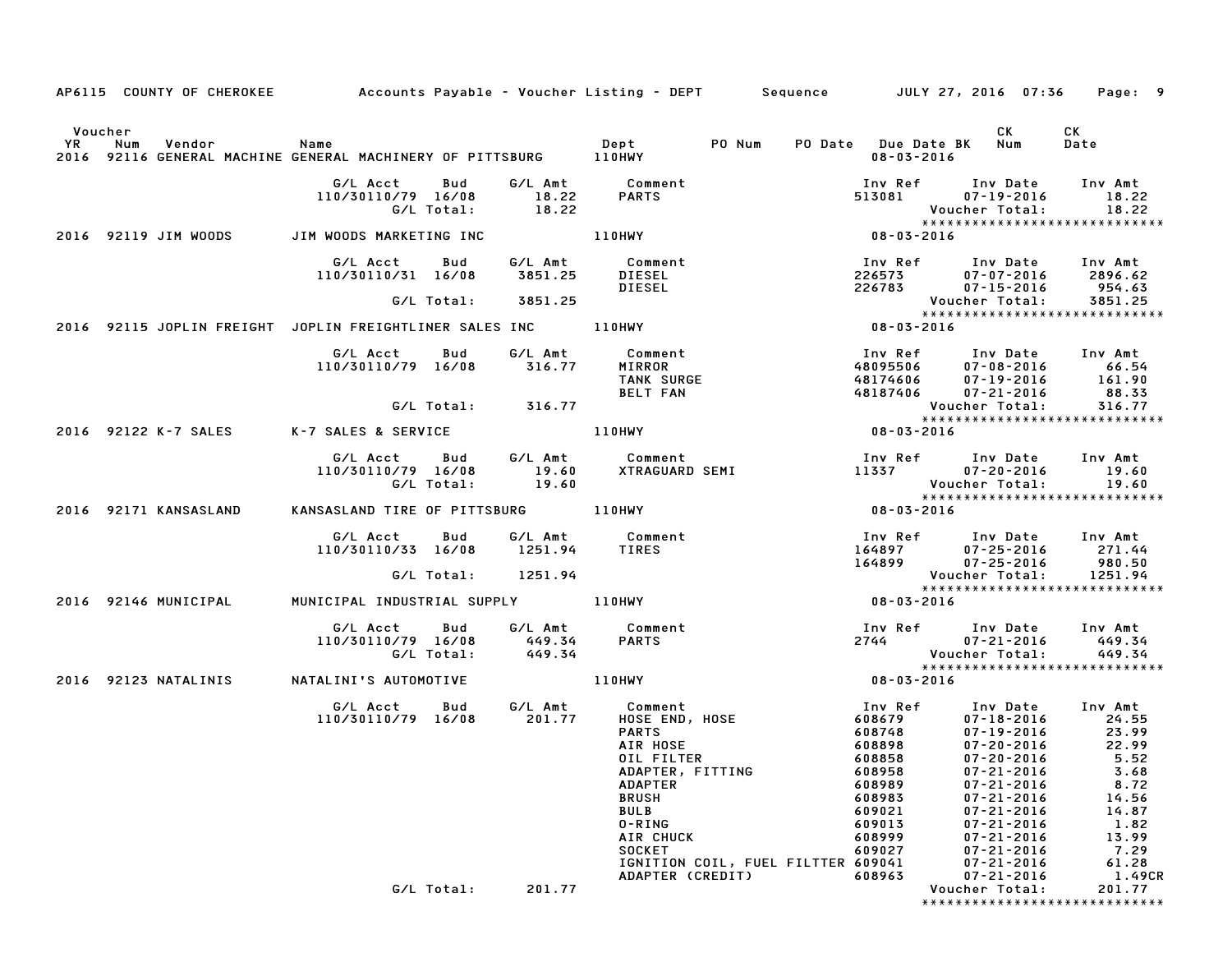|         |                          |                                                                                                     |        | AP6115 COUNTY OF CHEROKEE Accounts Payable - Voucher Listing - DEPT Sequence JULY 27, 2016 07:36                                                                                                                                        |                                                                                                                                                                                                                                                                                                  | Page: 10                                                                                                                                                                                                                                            |
|---------|--------------------------|-----------------------------------------------------------------------------------------------------|--------|-----------------------------------------------------------------------------------------------------------------------------------------------------------------------------------------------------------------------------------------|--------------------------------------------------------------------------------------------------------------------------------------------------------------------------------------------------------------------------------------------------------------------------------------------------|-----------------------------------------------------------------------------------------------------------------------------------------------------------------------------------------------------------------------------------------------------|
| Voucher |                          | YR Num Vendor – Name<br>2016 92127 NATALINIS – NATALINI'S AUTOMOTIVE                                |        |                                                                                                                                                                                                                                         | PO Date Due Date BK Num<br>08-03-2016                                                                                                                                                                                                                                                            | СK<br>CK<br>Date                                                                                                                                                                                                                                    |
|         |                          | G/L Acct Bud G/L Amt Comment<br>110/30110/79 16/08 221.03                                           |        | <b>SCREW</b><br><b>SCREW<br/>LAMP<br/>V-BELT<br/>V-BELT<br/>GAUGE<br/>V-BELT, ALTERNATOR<br/>PARTS<br/>PARTS</b><br>CREDIT                                                                                                              | Inv Ref<br>608152<br>607997<br>608461<br>608401<br>608389<br>608375<br>$\begin{array}{cccc} 608375 & 07-14-2016 \\ 608361 & 07-14-2016 \\ 608350 & 07-14-2016 \\ 607926 & 07-11-2016 \\ 608003 & 07-11-2016 \\ 608360 & 07-14-2016 \\ 608223 & 07-13-2016 \\ 609279 & 07-25-2016 \\ \end{array}$ | Inv Amt<br>Inv Date<br>$07 - 12 - 2016$<br>2.28<br>34.94<br>33.68<br>$07 - 11 - 2016$<br>$07 - 15 - 2016$<br>$07 - 14 - 2016$<br>30.26<br>$07 - 14 - 2016$<br>18.55<br>$07 - 14 - 2016$<br>37.46<br>11.28<br>41.99<br>289.00<br>289.00CR<br>43.99CR |
|         |                          | G/L Total: 221.03                                                                                   |        | CREDIT<br><b>PARTS</b><br>GREASE FITTING, LOCKNUT                                                                                                                                                                                       |                                                                                                                                                                                                                                                                                                  | $43.99$<br>$10.59$<br>Voucher Total:<br>221.03                                                                                                                                                                                                      |
|         | 2016 92149 NATIONAL SIGN |                                                                                                     |        | NATIONAL SIGN CO INC 110HWY 108-03-2016                                                                                                                                                                                                 |                                                                                                                                                                                                                                                                                                  | *****************************                                                                                                                                                                                                                       |
|         |                          | G/L Acct Bud G/L Amt Comment<br>110/30110/37 16/08 816.72 SIGNS<br>110/30110/37 16/08<br>G/L Total: | 816.72 |                                                                                                                                                                                                                                         |                                                                                                                                                                                                                                                                                                  | Inv Ref Inv Date Inv Amt<br>IN-179668 07-21-2016 816.72<br>Voucher Total: 816.72<br>*******************************                                                                                                                                 |
|         | 2016 92132 NEPTUNE       |                                                                                                     |        | NEPTUNE RADIATOR & AUTO REPAIR 110HWY                                                                                                                                                                                                   | $08 - 03 - 2016$                                                                                                                                                                                                                                                                                 |                                                                                                                                                                                                                                                     |
|         |                          |                                                                                                     |        | G/L Acct Bud G/L Amt Comment Inv Ref Inv Date Inv Amt<br>110/30110/79 16/08 451.46 INLET TANK, INLET GASKET 0016403 07–12–2016 451.46<br>6/L Total: 451.46 1NLET TANK, INLET GASKET 0016403 07–12–2016 451.46<br>********************** |                                                                                                                                                                                                                                                                                                  | *****************************                                                                                                                                                                                                                       |
|         |                          | 2016 92117 O'MALLEY     O'MALLEY IMPLEMENT CO INC             110HWY                                |        |                                                                                                                                                                                                                                         | $08 - 03 - 2016$                                                                                                                                                                                                                                                                                 |                                                                                                                                                                                                                                                     |
|         |                          | G/L Total: 340.10                                                                                   |        | 6/L Acct Bud G/L Amt Comment Inv Ref Inv Date Inv Amt<br>110/30110/79 16/08 340.10 FLANGE NUT, OIL FILTER S11023 07-12-2016 108.80<br>PARTS 07-20-2016 149.45<br>0'RING, CAP SCREW S11828 07-26-2016 81.85                              |                                                                                                                                                                                                                                                                                                  | 340.10                                                                                                                                                                                                                                              |
|         | 2016 92148 PURCELL       | PURCELL TIRE & RUBBER COMPANY 110HWY                                                                |        |                                                                                                                                                                                                                                         | <b>Voucher Total:</b><br>*****************<br>08-03-2016                                                                                                                                                                                                                                         | *****************************                                                                                                                                                                                                                       |
|         |                          | G/L Acct Bud<br>110/30110/33 16/08 810.00<br>G/L Total: 810.00                                      |        | 6/L Amt Comment 1nv Ref Inv Date Inv Amt<br>810.00 TIRE REPAIR 2612249 07-21-2016 810.00<br>810.00 110.00                                                                                                                               | Voucher Total:                                                                                                                                                                                                                                                                                   | 810.00<br>*****************************                                                                                                                                                                                                             |
|         | 2016 92134 RIVERTON BLDG |                                                                                                     |        | RIVERTON BUILDING SUPPLY INC 110HWY                                                                                                                                                                                                     | $08 - 03 - 2016$                                                                                                                                                                                                                                                                                 |                                                                                                                                                                                                                                                     |
|         |                          | G/L Acct  Bud  G/L Amt  Comment<br>110/30110/79  16/07  3.80  TORX  SCREW<br>G/L  Total:  3.80      |        | <b>TORX SCREWS</b>                                                                                                                                                                                                                      |                                                                                                                                                                                                                                                                                                  | Inv Ref      Inv Date    Inv Amt<br>2446              07–21–2016            3.80<br>3.80<br>Voucher Total:<br>3.80                                                                                                                                  |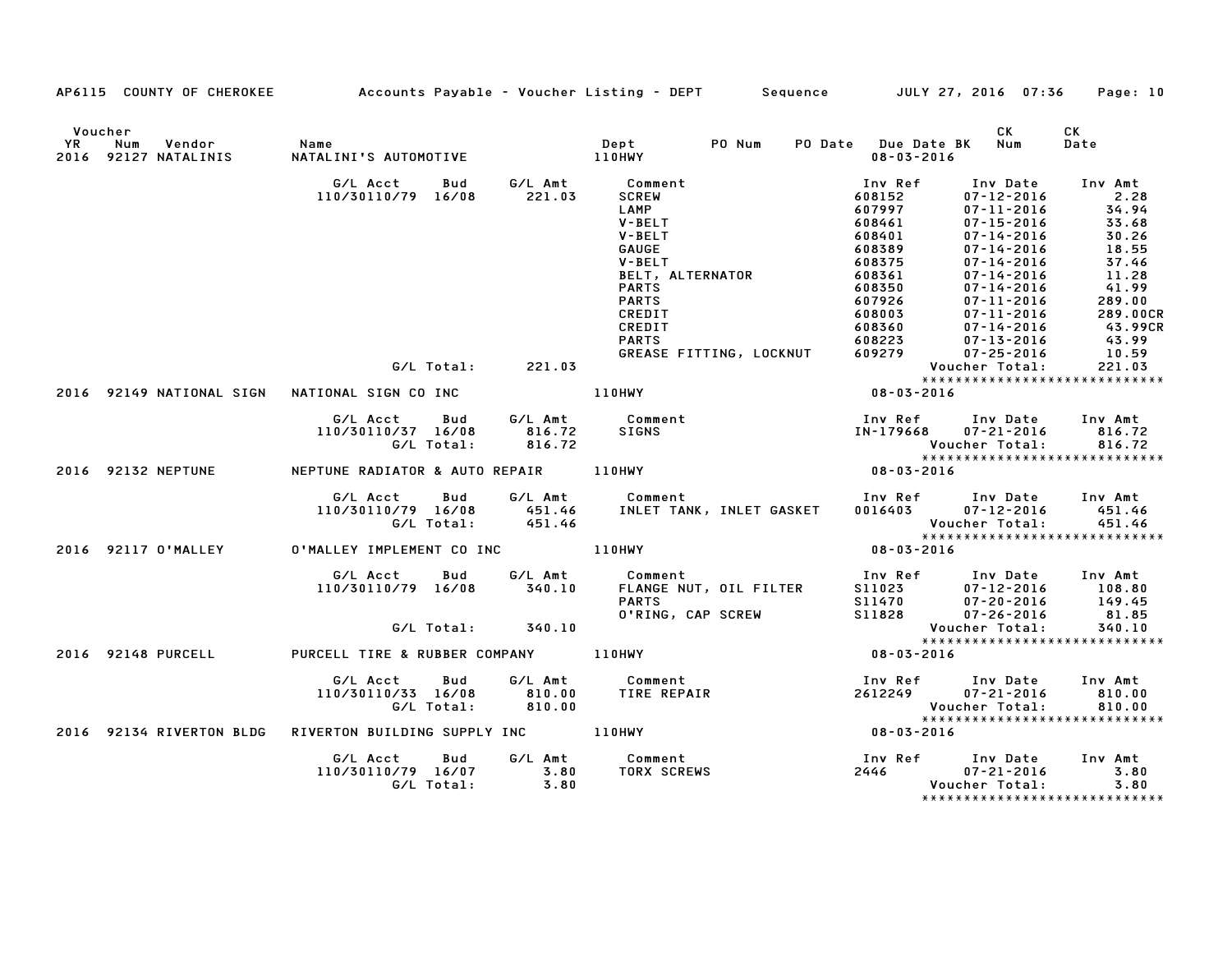|                |                 | AP6115 COUNTY OF CHEROKEE   | Accounts Payable – Voucher Listing – DEPT         Sequence                 |                            |                                            |                                             |                           |                                                               |                | JULY 27, 2016 07:36                                                                                                              | Page: 11                                                                   |
|----------------|-----------------|-----------------------------|----------------------------------------------------------------------------|----------------------------|--------------------------------------------|---------------------------------------------|---------------------------|---------------------------------------------------------------|----------------|----------------------------------------------------------------------------------------------------------------------------------|----------------------------------------------------------------------------|
| Voucher<br>YR. | Num             | Vendor<br>2016 92130 SAFETY | Name<br>SAFETY FIRST SUPPLY CO LLC                                         |                            |                                            | Dept<br>110HWY                              | PO Num                    | PO Date Due Date BK<br>$08 - 03 - 2016$                       |                | CK<br>Num                                                                                                                        | СK<br>Date                                                                 |
|                |                 |                             | G/L Acct<br>110/30110/42 16/08                                             | Bud<br>16/08<br>G/L Total: | G/L Amt<br>448.18<br>448.18                | Comment<br>SHOP TOWELS, CUPS                | PREMIER UTILITY PAD       | Inv Ref<br>16-71796<br>16-61702B                              | Voucher Total: | Inv Date<br>$07 - 13 - 2016$<br>$07 - 13 - 2016$                                                                                 | Inv Amt<br>424.40<br>23.78<br>448.18<br>*****************************      |
|                |                 |                             | 2016 92126 TRI STATE ASPHA TRI-STATE ASPHALT                               |                            |                                            | 110HWY                                      |                           | 08-03-2016                                                    |                |                                                                                                                                  |                                                                            |
|                |                 |                             | G/L Acct<br>110/30110/34 16/08<br>110/30110/40 16/08<br>110/30110/39 16/08 | Bud                        | G/L Amt<br>67496.69<br>7815.25<br>49006.53 | Comment<br><b>ASPHALT</b><br><b>ASPHALT</b> |                           | Inv Ref<br>23194<br>23193<br>23192<br>23191<br>23198<br>23199 |                | Inv Date<br>$07 - 15 - 2016$<br>$06 - 30 - 2016$<br>$07 - 15 - 2016$<br>$06 - 30 - 2016$<br>$07 - 22 - 2016$<br>$07 - 22 - 2016$ | Inv Amt<br>475.04<br>120.76<br>58300.93<br>49006.53<br>3026.58<br>13388.63 |
|                |                 |                             |                                                                            | G/L Total:                 | 124318.47                                  |                                             |                           |                                                               | Voucher Total: |                                                                                                                                  | 124318.47<br>*****************************                                 |
| 2016           |                 |                             | 92131 TRUE VALUE COL TRUE VALUE COLUMBUS                                   |                            |                                            | 110HWY                                      |                           | 08-03-2016                                                    |                |                                                                                                                                  |                                                                            |
|                |                 |                             | G/L Acct<br>110/30110/79 16/08                                             | Bud<br>G/L Total:          | G/L Amt<br>32.99<br>32.99                  | Comment<br><b>FATMAX TAPE</b>               |                           | Inv Ref<br>A281961                                            | Voucher Total: | Inv Date<br>$07 - 13 - 2016$                                                                                                     | Inv Amt<br>32.99<br>32.99<br>*****************************                 |
|                | 2016 92110 CROP |                             | CROP PRODUCTION SERVICES                                                   |                            |                                            | 130NOXWEED                                  |                           | $08 - 03 - 2016$                                              | <b>DEPT</b>    | Total:                                                                                                                           | 136495.71                                                                  |
|                |                 |                             | G/L Acct<br>130/30130/41 16/08                                             | Bud<br>G/L Total:          | G/L Amt<br>1526.00<br>1526.00              | Comment<br>CHEMICALS                        |                           | Inv Ref<br>30729022                                           | Voucher Total: | Inv Date<br>$06 - 30 - 2016$                                                                                                     | Inv Amt<br>1526.00<br>1526.00<br>*****************************             |
|                |                 |                             |                                                                            |                            |                                            |                                             |                           |                                                               | <b>DEPT</b>    | Total:                                                                                                                           | 1526.00                                                                    |
|                |                 | 2016 92172 ELLIOTT, B       | <b>BETHA K ELLIOTT</b>                                                     |                            |                                            | 140HEALTH                                   |                           | $08 - 03 - 2016$                                              |                |                                                                                                                                  |                                                                            |
|                |                 |                             | G/L Acct<br>140/30140/73 16/08                                             | Bud                        | G/L Amt<br>110.16                          | Comment<br>PARSON, PITTSBURG                | MILEAGE 7/14/16 - 7/21/16 | Inv Ref                                                       |                | Inv Date                                                                                                                         | Inv Amt<br>110.16                                                          |
|                |                 |                             |                                                                            | G/L Total:                 | 110.16                                     |                                             |                           |                                                               | Voucher Total: |                                                                                                                                  | 110.16                                                                     |
| 2016           | 92150 EMPIRE    |                             | EMPIRE DISTRICT ELECTRIC COMPANY                                           |                            |                                            | 140HEALTH                                   |                           | 08-03-2016                                                    |                |                                                                                                                                  | *****************************                                              |
|                |                 |                             | G/L Acct<br>140/30140/72 16/08                                             | Bud                        | G/L Amt<br>1047.47                         | Comment<br><b>HEALTH DEPT</b>               |                           | Inv Ref                                                       |                | Inv Date                                                                                                                         | Inv Amt                                                                    |
|                |                 |                             |                                                                            | G/L Total:                 | 1047.47                                    | ACCT 616527-32-1                            |                           |                                                               | Voucher Total: | $07 - 19 - 2016$                                                                                                                 | 1047.47<br>1047.47<br>*****************************                        |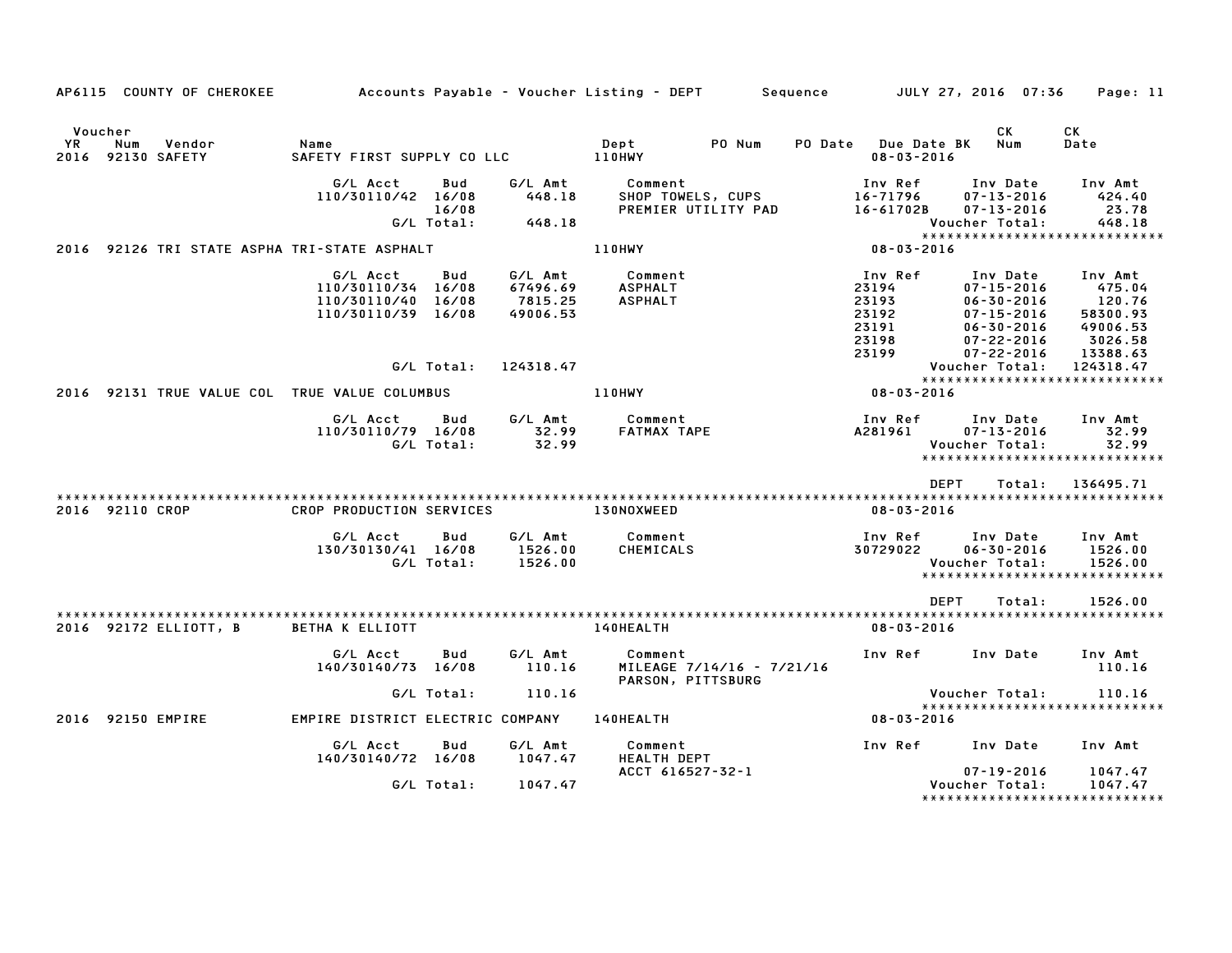|    |                                   | AP6115 COUNTY OF CHEROKEE | Accounts Payable – Voucher Listing – DEPT      |                   |                                 |                                  |        | Sequence |                                         | JULY 27, 2016 07:36                                                              |        | Page: 12                        |  |
|----|-----------------------------------|---------------------------|------------------------------------------------|-------------------|---------------------------------|----------------------------------|--------|----------|-----------------------------------------|----------------------------------------------------------------------------------|--------|---------------------------------|--|
| YR | Voucher<br>Num<br>2016 92151 JAVA | Vendor                    | Name<br>JAVA DAVE'S                            |                   |                                 | Dept<br>140HEALTH                | PO Num |          | PO Date Due Date BK<br>$08 - 03 - 2016$ | CK.<br>Num                                                                       |        | CK<br>Date                      |  |
|    |                                   |                           | G/L Acct<br>140/30140/42 16/08                 | Bud               | G/L Amt<br>40.94                | Comment<br>HEALTH DEPT           |        |          | Inv Ref                                 | Inv Date                                                                         |        | Inv Amt                         |  |
|    |                                   |                           |                                                | G/L Total:        | 40.94                           | <b>COFFEE</b>                    |        |          | 294326                                  | $07 - 13 - 2016$<br>Voucher Total:                                               |        | 40.94<br>40.94                  |  |
|    |                                   |                           |                                                |                   |                                 |                                  |        |          |                                         | ******************************                                                   |        |                                 |  |
|    | 2016 92152 MCCARTYS               |                           | MCCARTY'S                                      |                   |                                 | 140HEALTH                        |        |          | 08-03-2016                              |                                                                                  |        |                                 |  |
|    |                                   |                           | G/L Acct<br>140/30140/21 16/08                 | Bud               | G/L Amt<br>56.13                | Comment<br><b>HEALTH DEPT</b>    |        |          | Inv Ref                                 | Inv Date                                                                         |        | Inv Amt                         |  |
|    |                                   |                           |                                                |                   |                                 | NOTES, PAPER<br>WIC PROGRAM      |        |          | 6426630                                 | $07 - 18 - 2016$                                                                 |        | 39.83                           |  |
|    |                                   |                           |                                                | G/L Total:        | 56.13                           | <b>ENVELOPES</b>                 |        |          | 6426840                                 | $07 - 18 - 2016$<br>Voucher Total:                                               |        | 16.30<br>56.13                  |  |
|    |                                   |                           |                                                |                   |                                 |                                  |        |          |                                         | *****************************                                                    |        |                                 |  |
|    |                                   | 2016 92153 MEDICAL WASTE  | MEDICAL WASTE SERVICES                         |                   |                                 | 140HEALTH                        |        |          | 08-03-2016                              |                                                                                  |        |                                 |  |
|    |                                   |                           | G/L Acct<br>140/30140/82 16/08                 | Bud               | G/L Amt<br>99.00                | Comment<br><b>HEALTH DEPT</b>    |        |          | Inv Ref                                 | Inv Date                                                                         |        | Inv Amt                         |  |
|    |                                   |                           |                                                |                   |                                 | BIOHAZARD WASTE DISPOSAL         |        |          | W71186                                  | $07 - 20 - 2016$                                                                 |        | 99.00                           |  |
|    |                                   |                           |                                                | G/L Total:        | 99.00                           |                                  |        |          |                                         | Voucher Total:<br>******************************                                 |        | 99.00                           |  |
|    | 2016 92173 QUILL                  |                           | QUILL CORPORATION                              |                   |                                 | 140HEALTH                        |        |          | $08 - 03 - 2016$                        |                                                                                  |        |                                 |  |
|    |                                   |                           | G/L Acct<br>140/30140/40 16/08                 | Bud<br>G/L Total: | G/L Amt<br>41.40<br>41.40       | Comment<br><b>PAPER TOWELS</b>   |        |          | Inv Ref<br>7504288                      | Inv Date<br>$07 - 19 - 2016$<br>Voucher Total:                                   |        | Inv Amt<br>41.40<br>41.40       |  |
|    | 2016 92154 VERIZON                |                           | <b>VERIZON WIRELESS</b>                        |                   |                                 | 140HEALTH                        |        |          | 08-03-2016                              | *****************************                                                    |        |                                 |  |
|    |                                   |                           |                                                |                   |                                 |                                  |        |          |                                         |                                                                                  |        |                                 |  |
|    |                                   |                           | G/L Acct<br>140/30140/84 16/08                 | Bud               | G/L Amt<br>80.59                | Comment<br><b>HEALTH DEPT</b>    |        |          | Inv Ref                                 | Inv Date                                                                         |        | Inv Amt                         |  |
|    |                                   |                           |                                                | G/L Total:        | 80.59                           | ACCT 587034926 00001             |        |          | 9768623140                              | $07 - 12 - 2016$<br>Voucher Total:<br>******************************             |        | 80.59<br>80.59                  |  |
|    |                                   |                           |                                                |                   |                                 |                                  |        |          |                                         |                                                                                  |        |                                 |  |
|    |                                   |                           |                                                |                   |                                 |                                  |        |          |                                         | <b>DEPT</b>                                                                      | Total: | 1475.69                         |  |
|    |                                   | 2016 92144 ELECT SYSTEMS  | ELECTION SYSTEMS & SOFTWARE                    |                   |                                 | 160ELECT                         |        |          | $08 - 03 - 2016$                        |                                                                                  |        |                                 |  |
|    |                                   |                           | G/L Acct<br>160/30160/21 16/08                 | Bud<br>G/L Total: | G/L Amt<br>7612.90<br>7612.90   | Comment<br>ELECTION DAY BALLOTTS |        |          | Inv Ref<br>976120                       | Inv Date<br>$07 - 18 - 2016$<br>Voucher Total:<br>*****************************  |        | Inv Amt<br>7612.90<br>7612.90   |  |
|    |                                   |                           |                                                |                   |                                 |                                  |        |          |                                         | DEPT                                                                             | Total: | 7612.90                         |  |
|    |                                   | 2016 92161 AMBULANCE #1   | CHEROKEE COUNTY AMBULANCE-DIST #1 220AMBULANCE |                   |                                 |                                  |        |          | $08 - 03 - 2016$                        |                                                                                  |        |                                 |  |
|    |                                   |                           | G/L Acct<br>220/30220/89 16/08                 | Bud<br>G/L Total: | G/L Amt<br>16877.33<br>16877.33 | Comment<br>MONTHLY SUBSIDY       |        |          | Inv Ref                                 | Inv Date<br>$08 - 01 - 2016$<br>Voucher Total:<br>****************************** |        | Inv Amt<br>16877.33<br>16877.33 |  |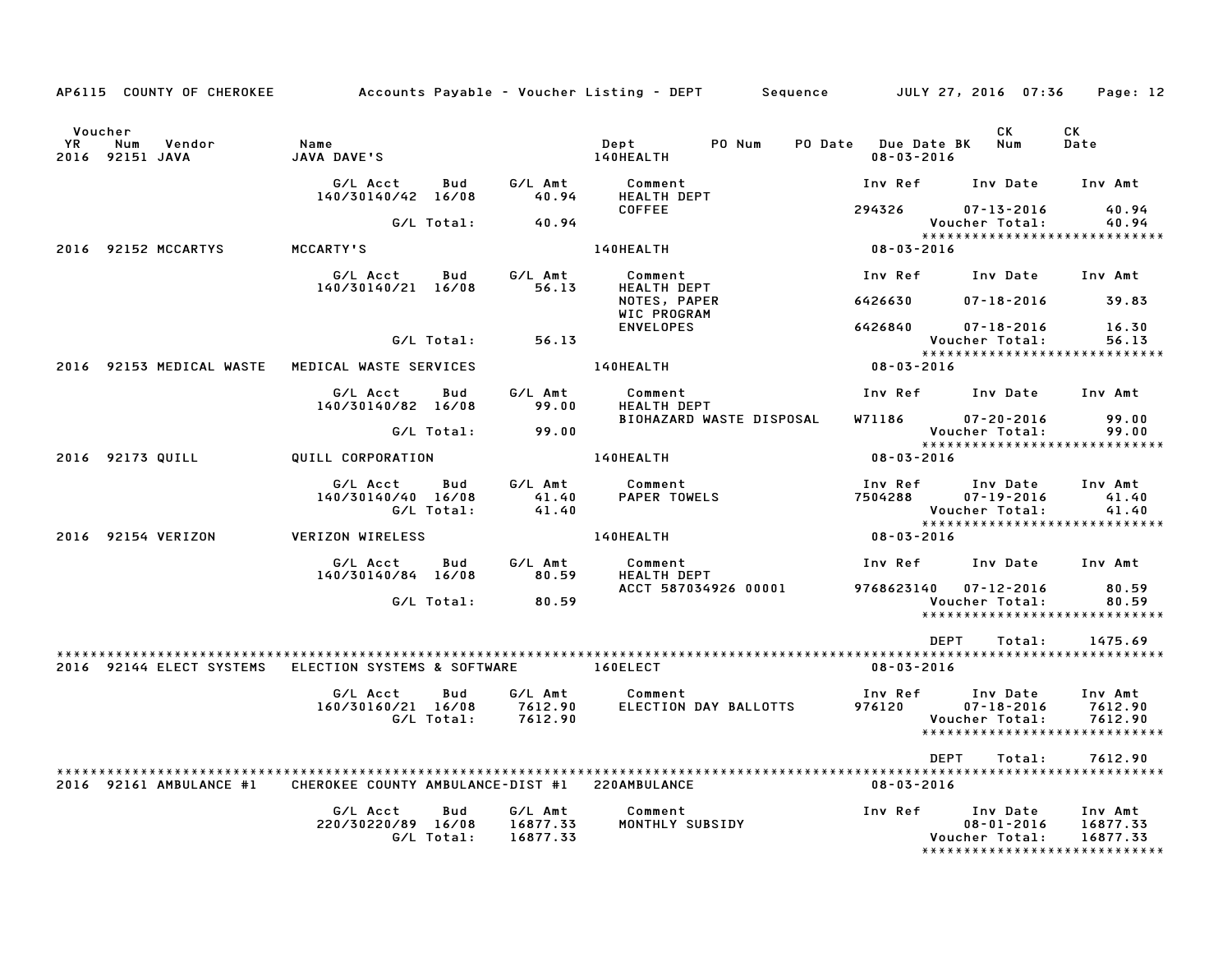| AP6115 COUNTY OF CHEROKEE                                  | Accounts Payable – Voucher Listing – DEPT           |                                 | Sequence                                                                             | JULY 27, 2016 07:36                                                                                  | Page: 13                           |
|------------------------------------------------------------|-----------------------------------------------------|---------------------------------|--------------------------------------------------------------------------------------|------------------------------------------------------------------------------------------------------|------------------------------------|
| Voucher<br>YR.<br>Num<br>Vendor<br>2016 92162 AMBULANCE #2 | Name<br>CHEROKEE COUNTY AMBULANCE-DIST #2           |                                 | Dept<br>PO Num<br>PO Date<br>220AMBULANCE                                            | СK<br><b>Due Date BK</b><br>Num<br>$08 - 03 - 2016$                                                  | CК<br>Date                         |
|                                                            | G/L Acct<br>Bud<br>220/30220/89 16/08<br>G/L Total: | G/L Amt<br>16877.33<br>16877.33 | Comment<br>MONTHLY SUBSIDY                                                           | Inv Ref<br>Inv Date<br>$08 - 01 - 2016$<br>Voucher Total:<br>*****************************           | Inv Amt<br>16877.33<br>16877.33    |
| 92163 AMBULANCE #3<br>2016                                 | CHEROKEE COUNTY AMBULANCE-DIST #3                   |                                 | 220AMBULANCE                                                                         | $08 - 03 - 2016$                                                                                     |                                    |
|                                                            | G/L Acct<br>Bud<br>220/30220/89 16/08<br>G/L Total: | G/L Amt<br>16877.33<br>16877.33 | Comment<br>MONTHLY SUBSIDY                                                           | Inv Ref<br>Inv Date<br>$08 - 01 - 2016$<br>Voucher Total:<br>*****************************           | Inv Amt<br>16877.33<br>16877.33    |
|                                                            |                                                     |                                 |                                                                                      | <b>DEPT</b><br>Total:                                                                                | 50631.99                           |
| 2016 92112 MAXTON, K                                       | KENNETH E MAXTON                                    |                                 | 224911                                                                               | $08 - 03 - 2016$                                                                                     |                                    |
|                                                            | G/L Acct<br>Bud<br>224/31224/01<br>G/L Total:       | G/L Amt<br>30.00<br>30.00       | Comment<br>REIMB/CERT RECERT RETEST                                                  | Inv Ref<br>Inv Date<br>$06 - 24 - 2016$<br>Voucher Total:<br>*****************************           | Inv Amt<br>30.00<br>30.00          |
| 2016 92111 NEWEGG                                          | SYNCB/NEWEGG                                        |                                 | 224911                                                                               | $08 - 03 - 2016$                                                                                     |                                    |
|                                                            | G/L Acct<br>Bud<br>224/31224/01                     | G/L Amt<br>287.60               | Comment<br>PRT BROTHER/LASER HL<br><b>HEAD SETS</b>                                  | Inv Ref<br>Inv Date<br>1202843373<br>$06 - 20 - 2016$<br>$06 - 21 - 2016$<br>1202843393              | Inv Amt<br>105.98<br>181.62        |
|                                                            | G/L Total:                                          | 287.60                          |                                                                                      | Voucher Total:<br>*****************************                                                      | 287.60                             |
|                                                            |                                                     |                                 |                                                                                      | <b>DEPT</b><br>Total:                                                                                | 317.60                             |
| 2016 92137 NATALINIS                                       | NATALINI'S AUTOMOTIVE                               |                                 | <b>230APP</b>                                                                        | $08 - 03 - 2016$                                                                                     |                                    |
|                                                            | G/L Acct<br>Bud<br>230/30230/32 16/08<br>G/L Total: | G/L Amt<br>25.25<br>25.25       | Comment<br>OIL FILTER, OIL                                                           | Inv Ref<br>Inv Date<br>608000<br>$07 - 11 - 2016$<br>Voucher Total:<br>***************************** | Inv Amt<br>25.25<br>25.25          |
|                                                            |                                                     |                                 |                                                                                      | <b>DEPT</b><br>Total:                                                                                | 25.25                              |
| 2016 92155 EMPIRE                                          | EMPIRE DISTRICT ELECTRIC COMPANY                    |                                 | <b>300ELDERLY</b>                                                                    | $08 - 03 - 2016$                                                                                     |                                    |
|                                                            | G/L Acct<br>Bud<br>300/30300/72 16/08<br>G/L Total: | G/L Amt<br>316.95<br>316.95     | Comment<br>ACCT 828267-31-0                                                          | Inv Date<br>Inv Ref<br>$07 - 21 - 2016$<br>Voucher Total:                                            | Inv Amt<br>316.95<br>316.95        |
| 2016 92113 KS GAS                                          | KANSAS GAS SERVICE                                  |                                 | 300ELDERLY                                                                           | *****************************<br>$08 - 03 - 2016$                                                    |                                    |
|                                                            | G/L Acct<br>Bud<br>300/30300/72 16/08               | G/L Amt<br>114.01               | Comment<br>ACCT 510724504 2014982 18<br>510020083 1175382 00<br>510074383 1179346 45 | Inv Ref<br>Inv Date<br>$07 - 08 - 2016$<br>$07 - 12 - 2016$<br>$07 - 14 - 2016$                      | Inv Amt<br>35.22<br>46.91<br>31.88 |
|                                                            | G/L Total:                                          | 114.01                          |                                                                                      | Voucher Total:<br>*****************************                                                      | 114.01                             |
|                                                            |                                                     |                                 |                                                                                      | DEPT<br>Total:                                                                                       | 430.96                             |
|                                                            |                                                     |                                 |                                                                                      |                                                                                                      |                                    |